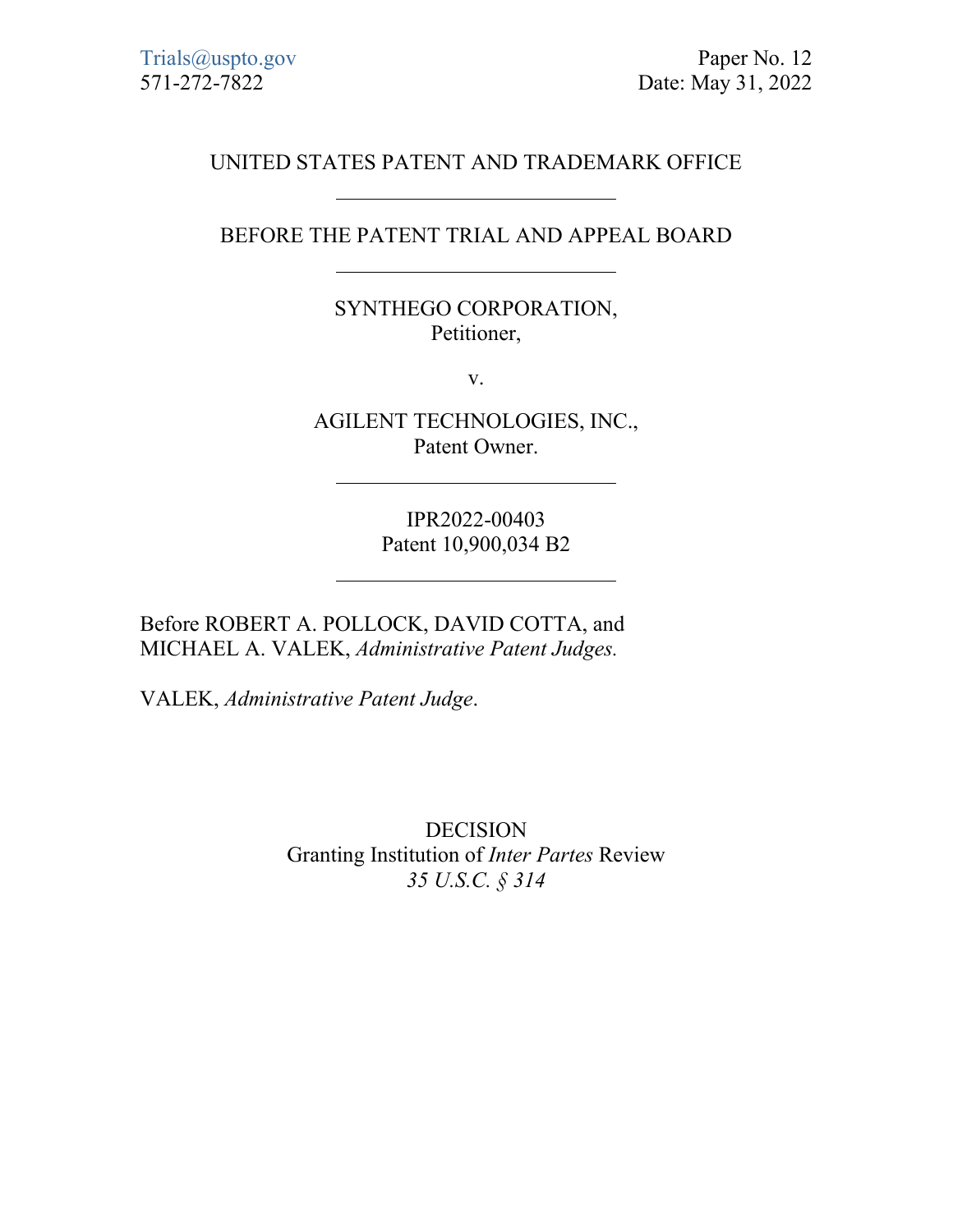#### I. INTRODUCTION

Synthego Corporation ("Petitioner") filed a Petition (Paper 1, "Pet."), seeking *inter partes* review of claims 1–33 of U.S. Patent No. 10,900,034 B2 (Ex. 1001, "the '034 patent"). Agilent Technologies, Inc. ("Patent Owner") filed a Preliminary Response. Paper 7 ("Prelim. Resp.").

In its Preliminary Response, Patent Owner requests that the Board apply discretion to deny institution under 35 U.S.C. §§ 325(d) and 314(a). *See* Prelim. Resp. 15–33, 50–59. Patent Owner also raises some challenges to the merits of the grounds in the Petition. *Id.* at 34–49. With our authorization, Petitioner filed a reply to Patent Owner's arguments for discretionary denial under § 314(a) (Paper 8 ("Reply")) and Patent Owner filed a sur-reply (Paper 10 ("Sur-reply")).

After considering the arguments and evidence presented at this stage of the proceeding, we are persuaded that Petitioner has demonstrated a reasonable likelihood that it would prevail with respect to at least one claim challenged in the Petition and we decline to exercise discretion to deny institution under 35 U.S.C.  $\S$  325(d) or 314(a). Accordingly, we institute *inter partes* review.

#### II. BACKGROUND

#### *A. Real Parties in Interest*

Petitioner and Patent Owner identify themselves as the only real parties in interest. Pet. 15; Paper 4, 2.

#### *B. Related Matter*

The parties identify the following related matters involving the '034 patent: *Synthego Corp. v. Agilent Techs., Inc.*, 21-cv-07801 (N.D. Cal. filed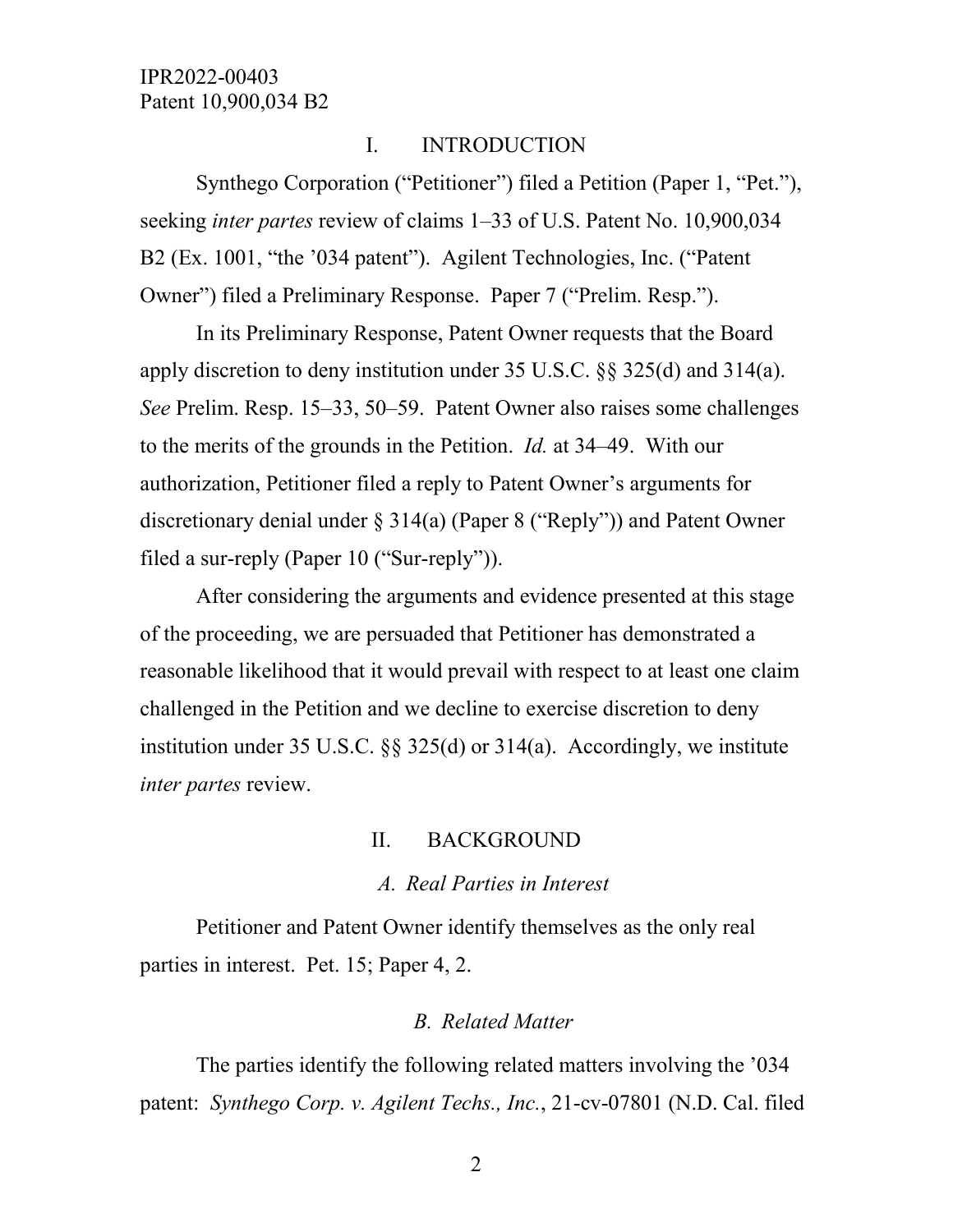Oct. 5, 2021) and *Agilent Techs., Inc. v. Synthego Corp.*, 21-cv-01426 (D. Del. filed Oct. 6, 2021). Pet. 15, Paper 4, 2. Herein, we refer to the first of these two cases as the "California litigation."

The parties also identify IPR2022-00402, which was filed concurrently with the Petition here and challenges a related patent. Pet. 15; Paper 4, 2.

#### *C. The '034 Patent*

The '034 patent issued on January 26, 2021 from a utility application filed on December 3, 2015, and claims priority to a series of provisional applications filed within a year of that date. Ex. 1001 codes (22) (60).

The '034 patent relates to "modified guide RNAs and their use in clustered, regularly interspaced, short palindromic repeats (CRISPR)/ CRISPR-associated (Cas) systems." Ex. 1001, Abstr. The Specification explains that "[i]n the native prokaryotic system" from which CRISPR technology is derived "the guide RNA ('gRNA') comprises two short, noncoding RNA species referred to as CRISPR RNA ('crRNA') and transacting RNA ('tracrRNA')." *Id.* at 1:40–44. The native CRISPR-Cas system may also be engineered to use a single guide RNA (sgRNA) that combines the crRNA and tracrRNA into a single molecule. *Id.* at 1:49–51. The guide RNA forms a complex with a Cas nuclease that is able to bind to a target DNA site adjacent a protospacer adjacent motif ("PAM") sequence and cleave the target DNA at that specific site. *Id.* at 1:35–43, 2:14–27; *see also*  Ex. 1003 ¶¶ 44–48; Ex. 2003 ¶¶ 49–54 (declarant testimony from both parties offering similar technical background on guide RNA and its function in CRISPR-Cas systems).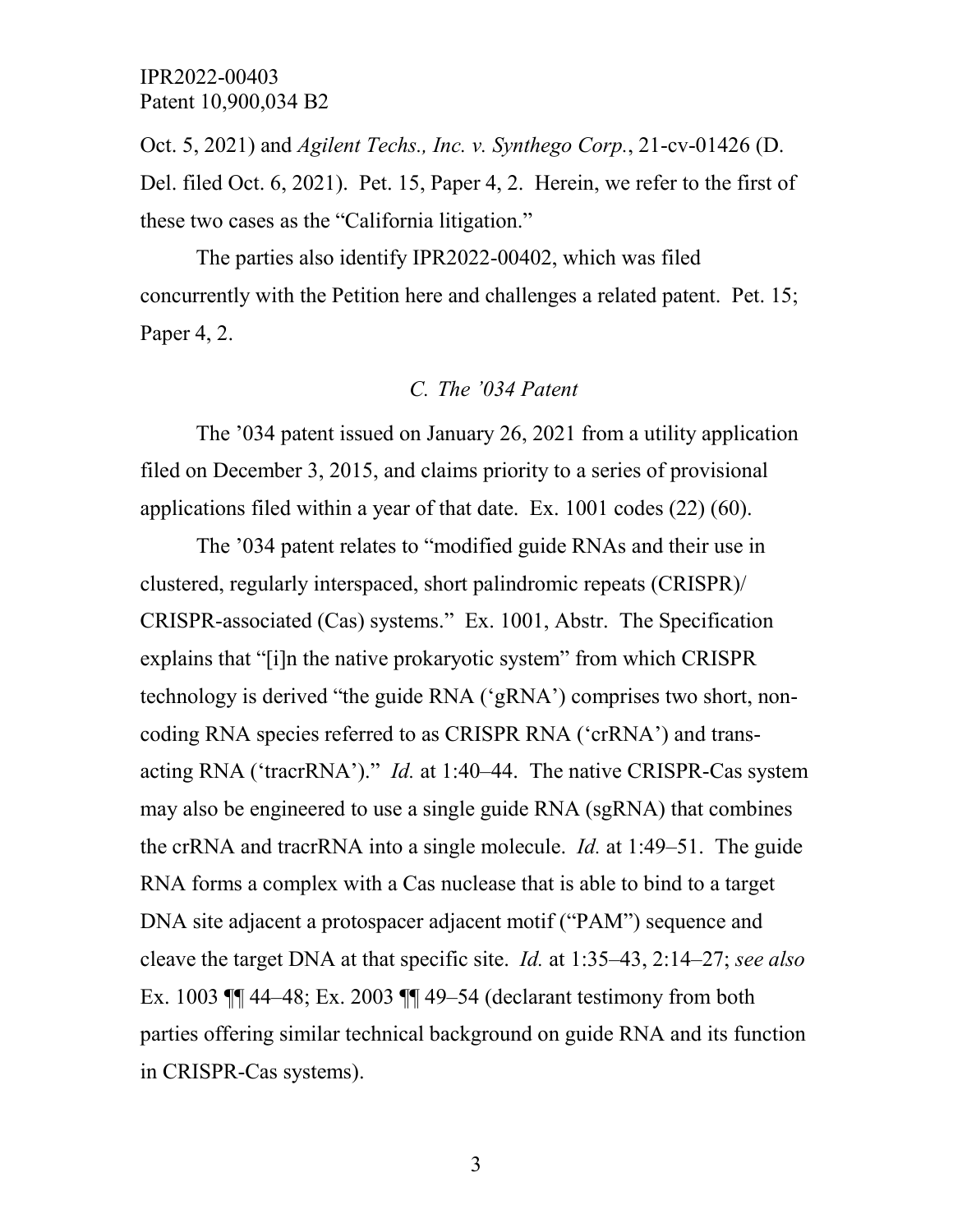According to the Specification, "there is a need for providing gRNA, including sgRNA, having increased resistance to nucleolytic degradation, increased binding affinity for the target polynucleotide, and/or reduced offtarget effects while, nonetheless, having gRNA functionality." Ex. 1001, 2:4–8. The Specification states that Patent Owner's "invention is based, at least in part, on an unexpected discovery that certain chemical modifications to gRNA are tolerated by the CRISPR-Cas system." *Id.* at 3:34–36. These modifications are "believed to increase the stability of the gRNA, to alter the thermostability of a gRNA hybridization interaction, and/or to decrease the off-target effects of Cas:gRNA complexation" and "do not substantially compromise the efficacy of Cas:gRNA binding to, nicking of, and/or cleavage of the target polynucleotide." *Id.* at 3:50–59.

## *D. Challenged Claims*

The Petition challenges claims 1–33. Of these, claims 1 and 19 are independent. Claims 1 and 19 are illustrative of the subject matter of the challenged claims and read as follows:

1. A synthetic CRISPR guide RNA comprising:

(a) a crRNA segment comprising (i) a guide sequence capable of hybridizing to a target sequence in a polynucleotide, (ii) a stem sequence; and

(b) a tracrRNA segment comprising a nucleotide sequence that is partially or completely complementary to the stem sequence,

wherein the synthetic guide RNA has gRNA functionality comprising associating with a Cas protein and targeting the gRNA:Cas protein complex to the target sequence,

and comprises one or more modifications in the guide sequence wherein the one or more modifications comprises a 2'-O-methyl.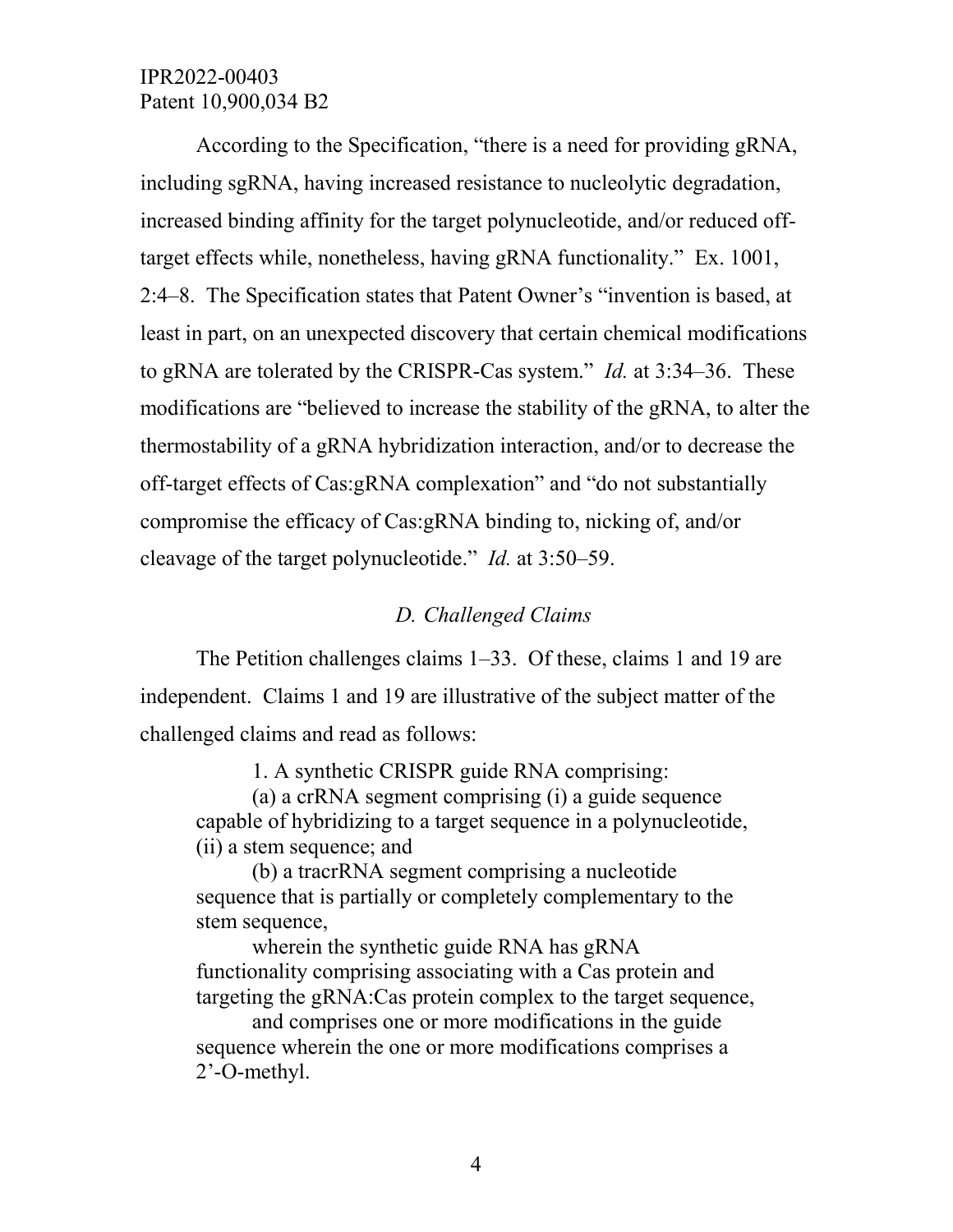19. A synthetic CRISPR crRNA molecule comprising a guide sequence capable of hybridizing to a target sequence in a polynucleotide, wherein the synthetic crRNA molecule comprises one or more modifications in the guide sequence;

wherein the synthetic crRNA molecule has gRNA functionality comprising associating with a Cas protein and targeting the gRNA:Cas protein complex to the target sequence; and

wherein the one or more modifications comprises a 2'-0 methyl.

Ex. 1001, 257:34–47, 259:1–9.

 $\overline{a}$ 

## *E. Asserted Grounds of Unpatentability*

Petitioner asserts the following grounds of unpatentability:

| Claim(s) Challenged $\vert$ 35 U.S.C. $\S^{\perp}$ |     | Reference(s)/Basis           |
|----------------------------------------------------|-----|------------------------------|
| $1-5, 8-21, 24-33$                                 | 102 | Pioneer Hi-Bred <sup>2</sup> |

<span id="page-4-1"></span><span id="page-4-0"></span><sup>&</sup>lt;sup>1</sup> The Leahy-Smith America Invents Act, Pub. L. No. 112-29, 125 Stat. 284  $(2011)$  ("AIA"), included revisions to 35 U.S.C.  $\S$ § 102 and 103 that became effective prior to the filing of the application that led to the '034 patent. Therefore, we apply the AIA versions of 35 U.S.C. §§ 102 and 103. <sup>2</sup> WO 2015/026885 A1, published February 26, 2015 (Ex. 1006) ("Pioneer Hi-Bred").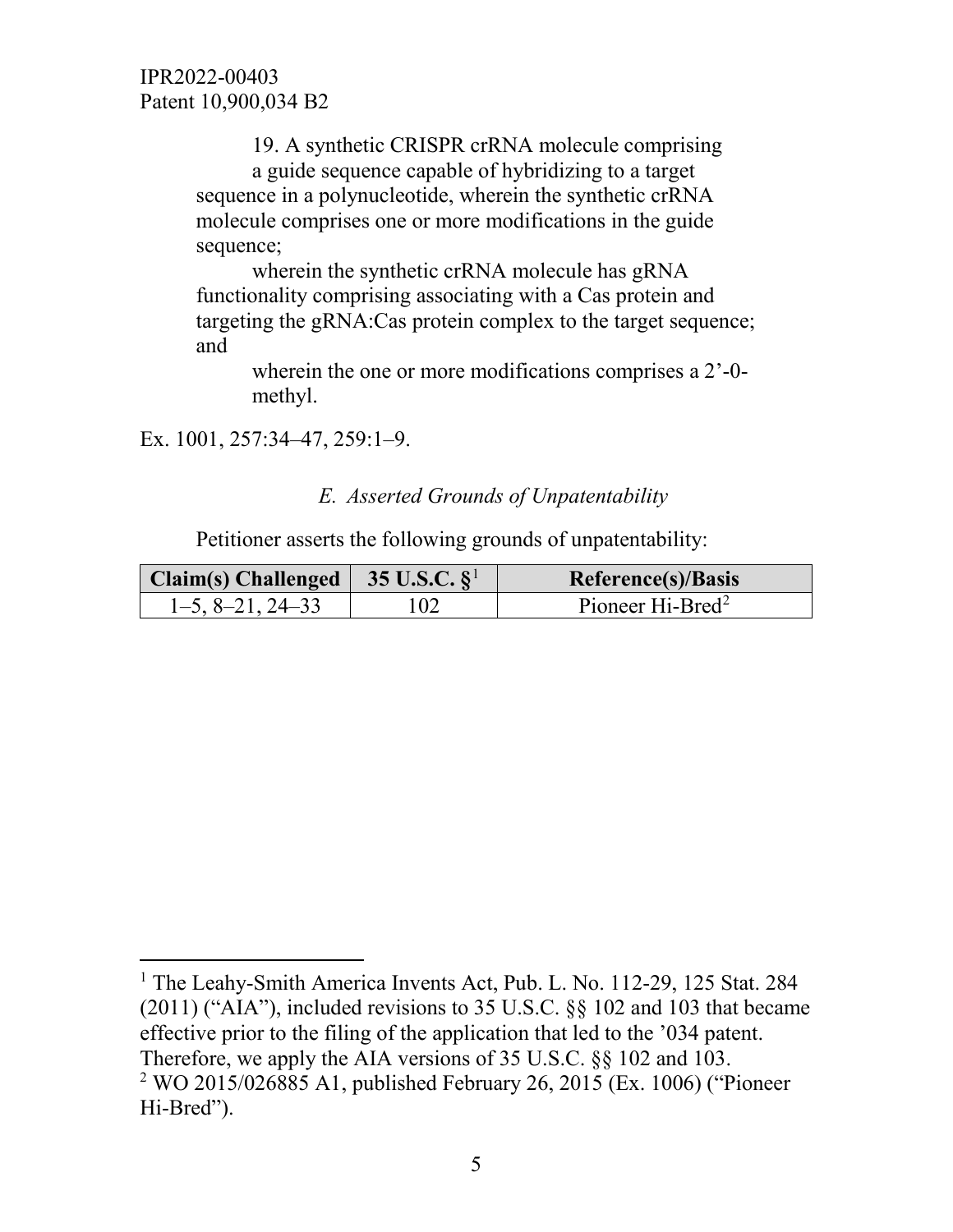$\overline{a}$ 

| <b>Claim(s)</b> Challenged | 35 U.S.C. $\S^1$ | <b>Reference(s)/Basis</b>                                          |  |
|----------------------------|------------------|--------------------------------------------------------------------|--|
| 5, 8–13, 18, 20, 21,       | 103              | Pioneer Hi-Bred and Krützfeldt, <sup>3</sup>                       |  |
| $24 - 28, 32$              |                  | Deleavey, <sup>4</sup> Soutschek, <sup>5</sup> or Yoo <sup>6</sup> |  |
|                            |                  | Pioneer Hi-Bred and Threlfall <sup>7</sup> or                      |  |
| 6, 7, 22, 23               | 103              | Deleavey                                                           |  |
|                            |                  | Pioneer Hi-Bred and Knowledge                                      |  |
| 3, 4                       | 103              | of Person of Ordinary Skill in the                                 |  |
|                            |                  | Art ("POSA")                                                       |  |
| $5, 8-13, 20, 21, 24-$     | 103              | Pioneer Hi-Bred and Knowledge                                      |  |
| 28                         |                  | of POSA                                                            |  |
| 14, 29                     | 103              | Pioneer Hi-Bred and Knowledge                                      |  |
|                            |                  | of POSA                                                            |  |

Petitioner further relies on the declaration of Henry Morrice Furneaux (Ex. 1003) submitted with the Petition. Patent Owner submits the declaration of Dr. William S. Marshall (Ex. 2003) in support of its Preliminary Response.

 Before turning to our analysis of these grounds, we address Patent Owner's arguments that, notwithstanding the merits of the Petition, we

<span id="page-5-0"></span><sup>&</sup>lt;sup>3</sup> Jan Krützfeldt et. al, "Specificity, Duplex Degradation and Subcellular Localization of Antagomirs," 35 Nucleic Acids Research 2885–2892 (2007) (Ex. 1009) ("Krützfeldt").

<span id="page-5-1"></span><sup>4</sup> Glen F. Deleavey et. al., "Designing Chemically Modified Oligonucleotides for Targeted Gene Silencing," 19 Chem. & Bio. Review 937–954 (2012) (Ex. 1007) ("Deleavey").

<span id="page-5-2"></span><sup>5</sup> Jürgen Soutschek et. al., "Therapeutic Silencing of an Endogenous Gene by Systemic Administration of Modified siRNAs," 432 Nature 173–178 (2004) (Ex. 1012) ("Soutschek").

<span id="page-5-3"></span><sup>6</sup> Byong Hoon Yoo et al., "2′-*O*-methyl-modified Phosphorothioate Antisense Oligonucleotides Have Reduced Non-specific Effects *In Vitro*," 32 Nucleic Acids Research 2008–2016 (2004) (Ex. 1011) ("Yoo").

<span id="page-5-4"></span><sup>7</sup> Richard N. Threlfall et al., "Synthesis and Biological Activity of Phosphonoacetate- and Thiophosphonoacetate-modified 2′-*O*-methyl Oligoribonucleotides," 10 Org. Biomol. Chem., 746–754 (2012) (Ex. 1010) ("Threlfall").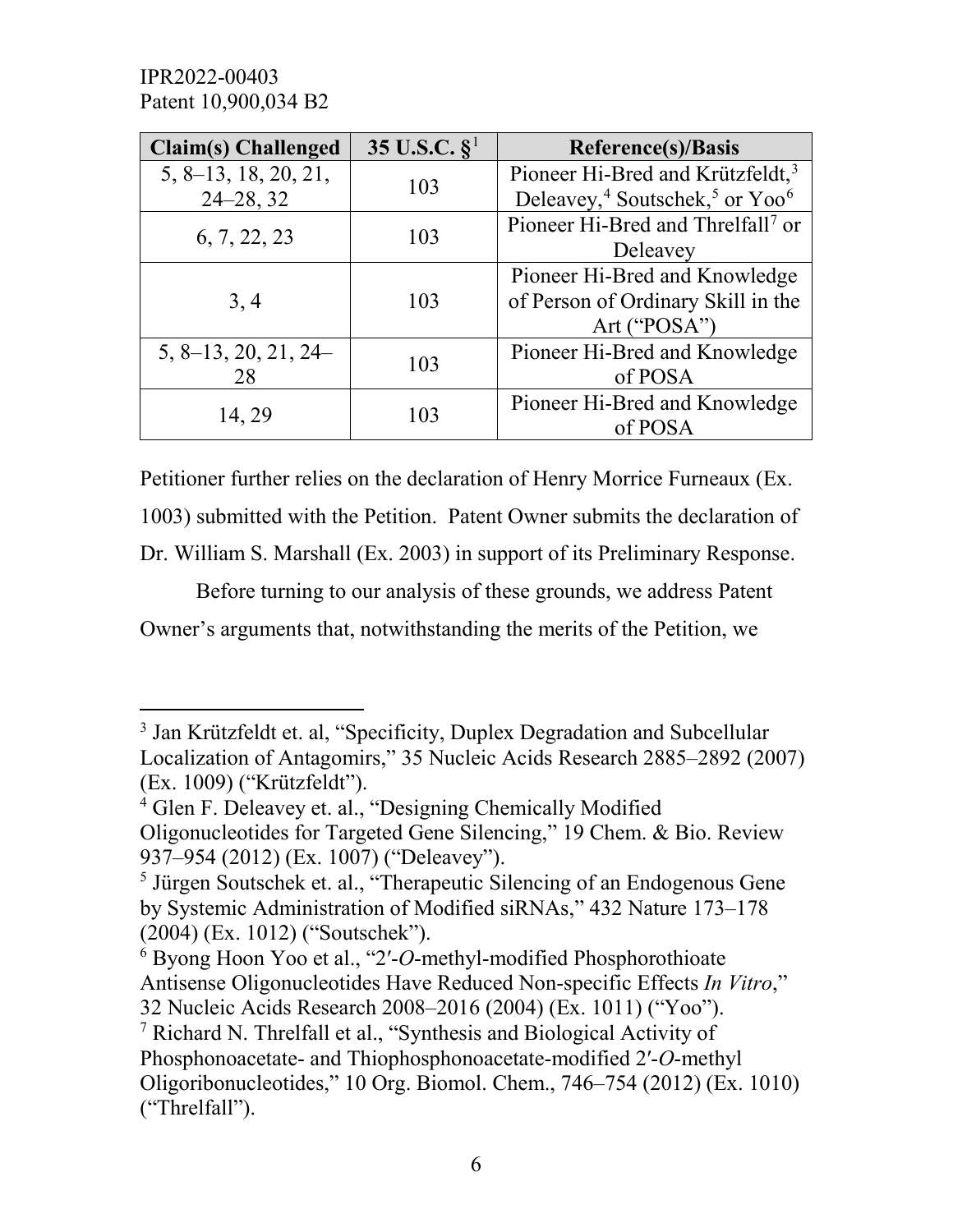should exercise discretion to deny institution under 35 U.S.C. §§ 325(d) and 314(a).

## III. DISCRETION UNDER 35 U.S.C. § 325(D)

Patent Owner argues that "Pioneer Hi-Bred and Threlfall were disclosed to the Patent Office and considered by the Examiner" and "all the arguments made in each Ground were considered by the Examiner and overcome by Patent Owner during prosecution." Prelim*.* Resp. 16. Patent Owner also contends that Petitioner "makes no attempt to show the Examiner erred." *Id.*

Section 325(d) provides that the Director may elect not to institute a proceeding if the challenge to the patent is based on matters previously presented to the Office. The statute states, in pertinent part, "[i]n determining whether to institute . . . the Director may take into account whether, and reject the petition . . . because, the same or substantially the same prior art or arguments previously were presented to the Office." 35 U.S.C. § 325(d).

The question of whether the petition presents art or arguments that are "the same or substantially the same" as art or arguments previously presented to the Office is a factual inquiry, which may be resolved by reference to the factors set forth in *Becton, Dickinson*. [8](#page-6-0) The precedential section of that decision sets forth the following non-exclusive factors ("*BD* Factors") for consideration:

<span id="page-6-0"></span> <sup>8</sup> *Becton, Dickinson & Co. v. B. Braun Melsungen AG*, IPR 2017-01586, Paper 8 (PTAB Dec. 15, 2017) (precedential as to § III.C.5, first paragraph) ("*Becton, Dickinson*").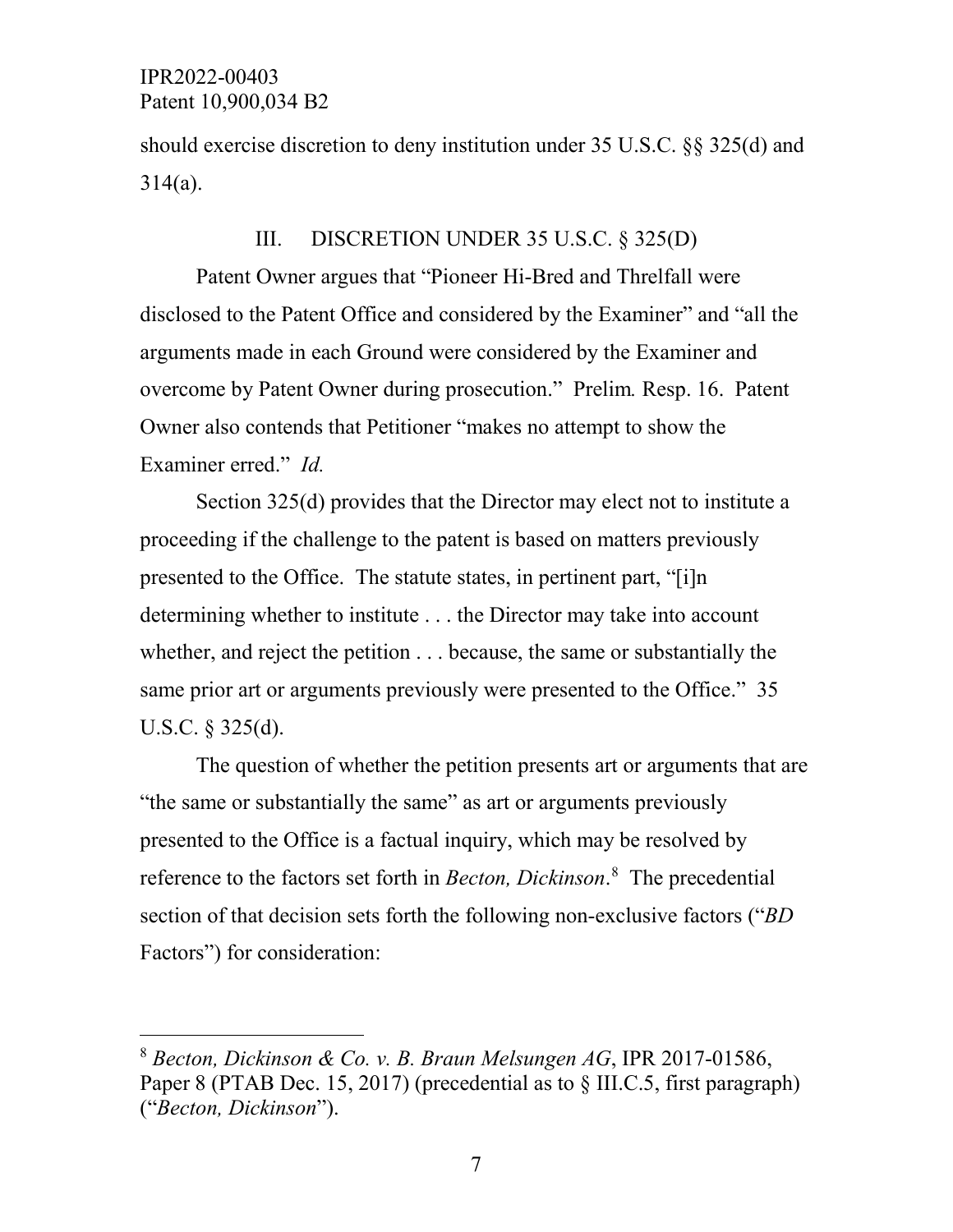(a) the similarities and material differences between the asserted art and the prior art involved during examination;

(b) the cumulative nature of the asserted art and the prior art evaluated during examination;

(c) the extent to which the asserted art was evaluated during examination, including whether the prior art was the basis for rejection;

(d) the extent of the overlap between the arguments made during examination and the manner in which Petitioner relies on the prior art or Patent Owner distinguishes the prior art;

(e) whether Petitioner has pointed out sufficiently how the Examiner erred in its evaluation of the asserted prior art; and

(f) the extent to which additional evidence and facts presented in the Petition warrant reconsideration of the prior art or arguments.

## *Becton, Dickinson*, 17–18.

*Advanced Bionics*<sup>[9](#page-7-0)</sup> sets out a two-part framework for analyzing these factors. In the first part, we consider factors (a), (b), and (d) to determine whether the art and arguments presented in the petition are the same or substantially the same as those previously presented to the Office. *Advanced Bionics*, 8–10. "If, after review of factors (a), (b), and (d), it is determined that the same or substantially the same art or arguments previously were presented to the Office," then we move on to the second part of the analysis to determine "whether the petitioner has demonstrated a material error by the Office" in view of factors (c), (e), and (f). *Id.*

<span id="page-7-0"></span> <sup>9</sup> *Advanced Bionics, LLC v. Med-El Electromedizinishe Gerӓte GmbH*, IPR2019-01469, Paper 6 at 10 (Feb. 13, 2020) (precedential) ("*Advanced Bionics*").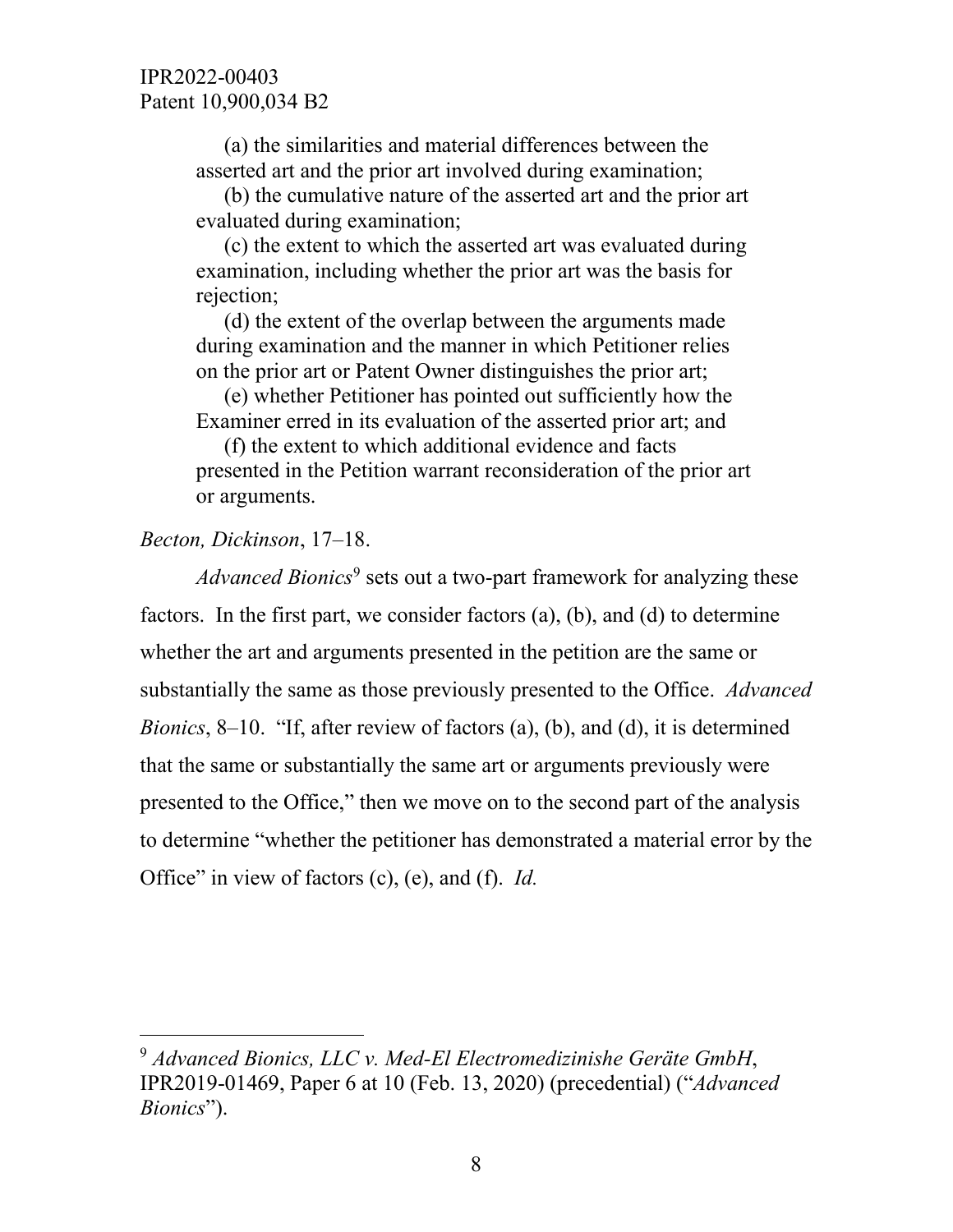#### *A. Advanced Bionics Part One*

Petitioner asserts that "[t]he Examiner did not consider any of the prior art references underlying the Grounds in th[e] Petition." Pet. 11. That assertion is plainly incorrect.

Both Pioneer Hi-Bred and Threlfall appear in the cited references section on the face of the '034 patent. Ex. 1001, code (56). As Patent Owner points out, these references were submitted by the Applicant in IDSs and the Examiner confirmed that they were considered during examination. Prelim. Resp. 19–20; Ex. 1002, 1070, 1143 (Pioneer Hi-Bred), 438, 557 (Threlfall).

It is also clear that Pioneer Hi-Bred, and to a lesser extent Threlfall, are central to the challenges in the Petition. Pioneer Hi-Bred is the primary reference for all of Petitioner's grounds and the only reference cited in four of the Petition's six grounds. The combination of Pioneer Hi-Bred and Threlfall is asserted against the only four claims not reached by the grounds relying on Pioneer Hi-Bred as the only cited reference. Thus, Petitioner's grounds collectively challenge all of the claims of the '034 patent based on either Pioneer Hi-Bred or the combination of Pioneer Hi-Bred and Threlfall. While the Petition cites other secondary references that were apparently not considered during prosecution, those references are asserted in the alternative, or applied only to a few of the dependent claims already challenged in other grounds based primarily on Pioneer Hi-Bred.

For these reasons, we determine that, on the whole, the Petition presents the same or substantially the same art as that previously presented to the Office and proceed to the second part of the *Advanced Bionics* framework.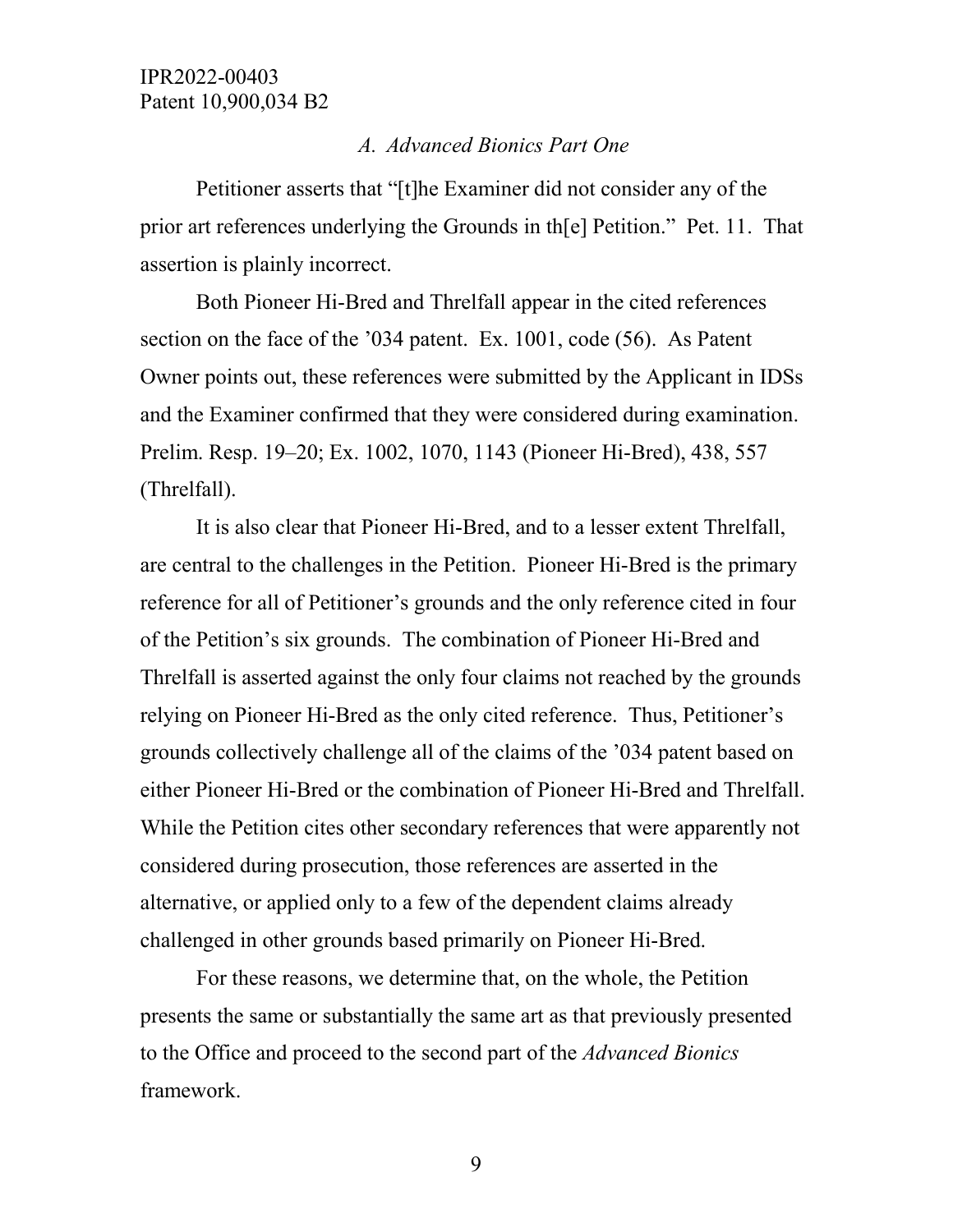## *B. Advanced Bionics Part Two*

Regarding *BD* Factor (c), we note that neither Pioneer Hi-Bred nor Threlfall were the basis for any of the Examiner's rejections during prosecution. Thus, the full extent to which the Examiner considered these references is not clear. It appears, however, that the Examiner placed greater emphasis on other references, e.g.,  $Zhang<sup>10</sup>$  $Zhang<sup>10</sup>$  $Zhang<sup>10</sup>$  and Doudna,<sup>[11](#page-9-1)</sup> which were cited in anticipation and obviousness rejections of the then-pending claims. *See*  Ex. 1002, 578–585, 997–999.

Petitioner provides a brief overview of the prosecution history, explaining that the rejection based on Zhang was overcome by Applicant's argument that "Zhang did not disclose 2'-O-methyl modifications in the guide sequence, but rather in other locations." Pet. 10 (citing Ex. 1002, 1026–27). According to Petitioner, "the Applicant secured allowance of the claims over the prior art based on nothing more than the idea that it was inventive to make 2'-O-methyl modifications in the *guide sequence* of the gRNA, as opposed to other locations," which "was erroneous and based on incomplete information." *Id.* at 10–11.

Patent Owner faults Petitioner for failing to expressly address the rejections based on Doudna, which were also overcome. *See* Prelim. Resp. 21–28. Patent Owner contends that Petitioner "relies on disclosures in Pioneer Hi-Bred that are the same as those already traversed with regard to Doudna." *Id.* at 28. Patent Owner argues that by "having omitted any discussion of the Doudna reference . . . much less the details of how Patent Owner overcame it, Petitioner necessarily fails to sustain the burden required

<span id="page-9-0"></span> <sup>10</sup> US 2014/0242664 A1, published Aug. 24, 2014 ("Zhang").

<span id="page-9-1"></span><sup>11</sup> US 2017/0166893 A1, published June 15, 2017 (Ex. 1019) ("Doudna").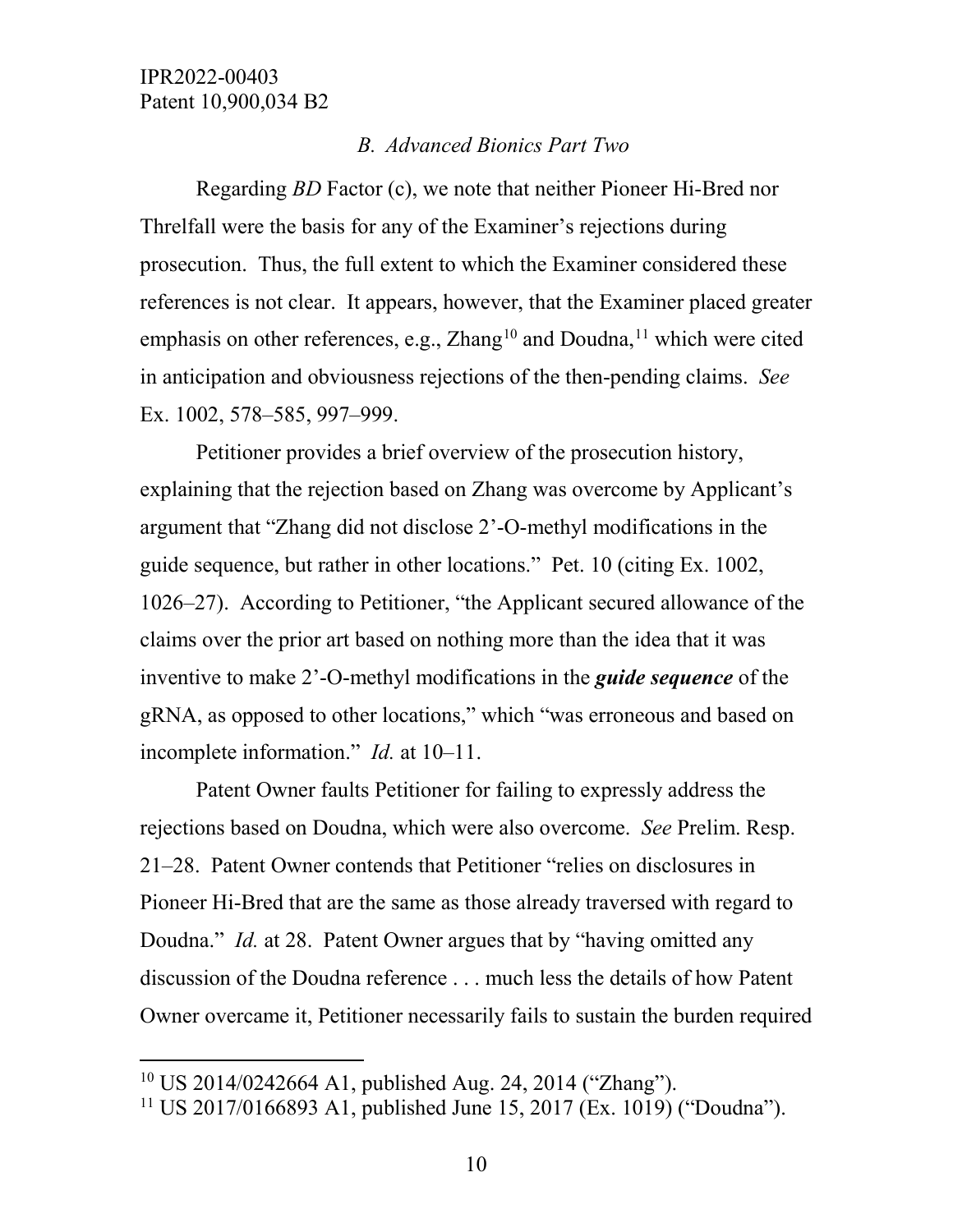$\overline{a}$ 

of each petitioner in the second part of the *Advanced Bionics* test: how the Examiner erred in its consideration of Pioneer Hi-Bred, Threlfal, and Doudna." *Id.* at 33.

We disagree with Patent Owner. Based on the current record, Petitioner has shown that Pioneer Hi-Bred discloses examples of synthetic guide RNA and crRNA molecules having 2'-O-methyl modifications in their guide sequence. *See* Pet. 26–30 (referring to Table 8 of Ex. 1006). That disclosure undermines the arguments that the Applicant made to overcome the Examiner's rejection based on Zhang as well as the Examiner's stated reasons for withdrawing the rejection. *See* Ex. 1002, 1026–1028 (the Applicant urging "that a skilled person would not modify a CRISPR guide RNA or crRNA as presently claimed – in the guide sequence" because as shown in the Second Ryan Declaration<sup>[12](#page-10-0)</sup> Zhang's teachings related to stabilizing the "RNA secondary structure" rather than modifying nucleotides in the guide sequence); 1111 (the Examiner stating the Second Ryan Declaration "has been fully considered and is sufficient to overcome" the rejection over Zhang). Thus, Petitioner has sufficiently shown that the Examiner materially erred by not recognizing the relevance of Pioneer Hi-Bred's disclosure and in particular the crRNA examples in Table 8.

The rejections involving Doudna were overcome before the Examiner entered the rejection over Zhang. The Applicant responded to the rejections involving Doudna by arguing that "Doudna provides no direction or guidance as to what modifications can be made without losing guide RNA functionality . . . [b]ecause Doudna did not test a guide RNA with any

<span id="page-10-0"></span><sup>&</sup>lt;sup>12</sup> Second Declaration of Dr. Daniel E. Ryan under 37 C.F.R. § 1.132," dated Jan. 18, 2019. Ex. 1002, 1035–1038 ("Second Ryan Declaration").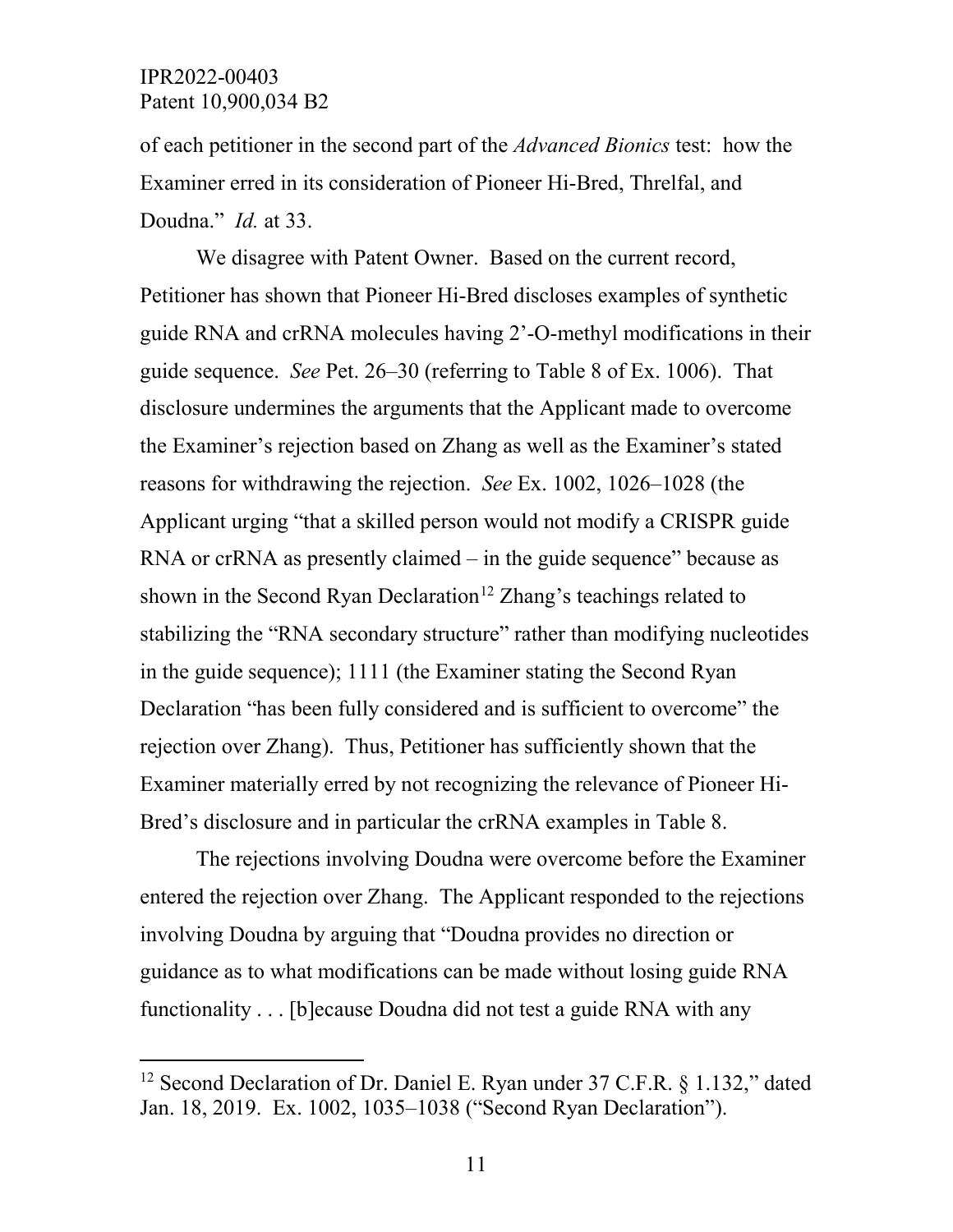modification of any of its nucleotides" and that "[m]ere naming of possible modifications does not provide enablement." Ex. 1002, 616–618. The Applicant further argued that "Doudna does not teach combinations of modifications on the same nucleotide" and that "Doudna lists modifications for each of several categories, such as the backbone, the sugar, or the base, but it does not disclose any particular combination of modifications." Ex. 1002, 618. Some of these arguments are similar to the arguments Patent Owner makes now against the merits of Petitioner's grounds. *See* Prelim. Resp. 38–50. However, to the extent the Examiner credited those arguments in withdrawing the Doudna rejections,  $13$  we determine that the showing in the Petition demonstrates a material error in view of the disclosure in Pioneer Hi-Bred, as explained in our analysis of the anticipation ground below. Accordingly, we decline to exercise discretion to deny institution of *inter partes* review under 35 U.S.C. § 325(d).

## IV. DISCRETION UNDER 35 U.S.C. § 314(A)

Patent Owner argues that we should exercise discretion under 35 U.S.C. § 314(a) to deny institution of *inter partes* review in view of the California litigation. Prelim. Resp. 52–62. Patent Owner contends that "[a]ll the issues raised in the Petition are already presented, and are already being litigated" in the California litigation, which Petitioner filed as a

<span id="page-11-0"></span><sup>&</sup>lt;sup>13</sup> The Examiner's reasons for withdrawing the Doudna rejections are not clearly stated in the prosecution history. *See* Ex. 1002, 981, 990–991 (stating only that it was agreed in an interview that Doudna "is not an anticipatory reference under 35 U.S.C. 102(a)(1)").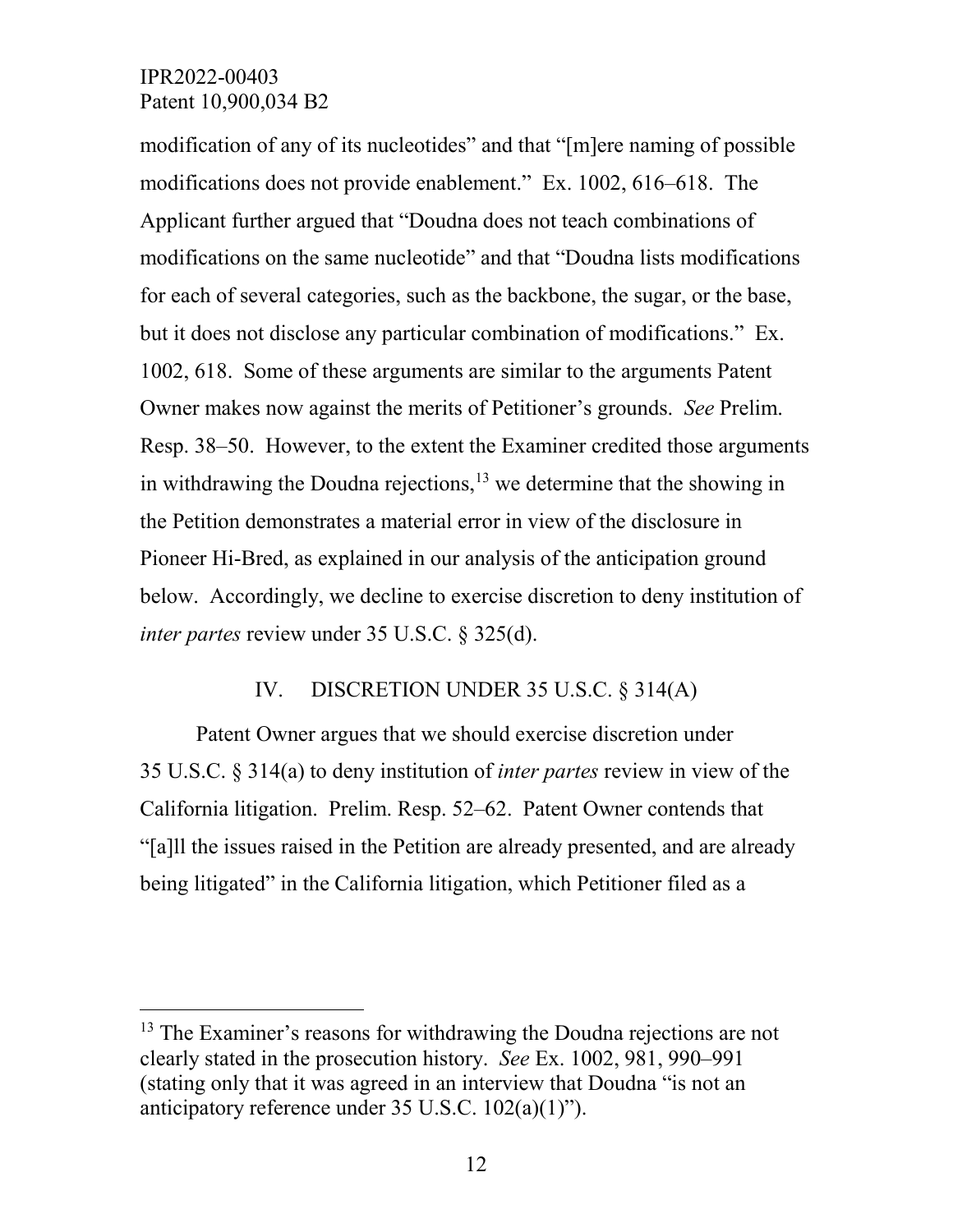$\alpha$  declaratory judgment action<sup>[14](#page-12-0)</sup> approximately three months before it filed the Petition. *Id.* at 52. According to Patent Owner, it "acted promptly after being served with Petitioner's Answer and Reply Counterclaims," which raised invalidity challenges over the same references in the Petition, "to file a Motion for Preliminary Injunction" that is currently scheduled to be heard on July 7, 2022. *Id.* at 53; Ex. 2013, 1 (May 12, 2022 order granting stipulated schedule for hearing and briefing on preliminary injunction motion).[15](#page-12-1) Patent Owner further asserts that the California court has entered an "expedited schedule for discovery and claim construction" and "[t]here is no reason for the Board to hold proceedings that would duplicate those in the district court and that would take longer to complete." *Id.* at 54. For these and other reasons, Patent Owner urges that all six *Fintiv*[16](#page-12-2) factors favor the exercise of discretion to deny institution under § 314(a). *Id.* at 60.

Petitioner generally disputes Patent Owner's assessment of the *Fintiv*  factors and contends these factors do not favor the exercise of discretion to deny institution. *See* Reply 1–4.

The Board's precedential decision in *Fintiv* outlines factors that balance considerations of system efficiency, fairness, and patent quality

<span id="page-12-0"></span><sup>&</sup>lt;sup>14</sup> Petitioner's declaratory judgment complaint did not seek a judgment of invalidity. Ex. 2012. Patent Owner's answer to that complaint included counterclaims for infringement and Petitioner's reply to those counterclaims raised invalidity. Ex. 2015 ¶ 11.

<span id="page-12-1"></span><sup>&</sup>lt;sup>15</sup> Patent Owner has filed two different exhibits labeled as Exhibit 2013. Here, we refer to the version of Exhibit 2013 filed with Patent Owner's Sur-Reply on May 19, 2022. Patent Owner has also filed two exhibits under exhibit number 2011. Patent Owner should work with the Board paralegals to resolve these duplications.

<span id="page-12-2"></span><sup>16</sup> *Apple Inc. v. Fintiv, Inc.*, IPR2020-00019, Paper 11 (Mar. 20, 2020) (precedential) ("*Fintiv*").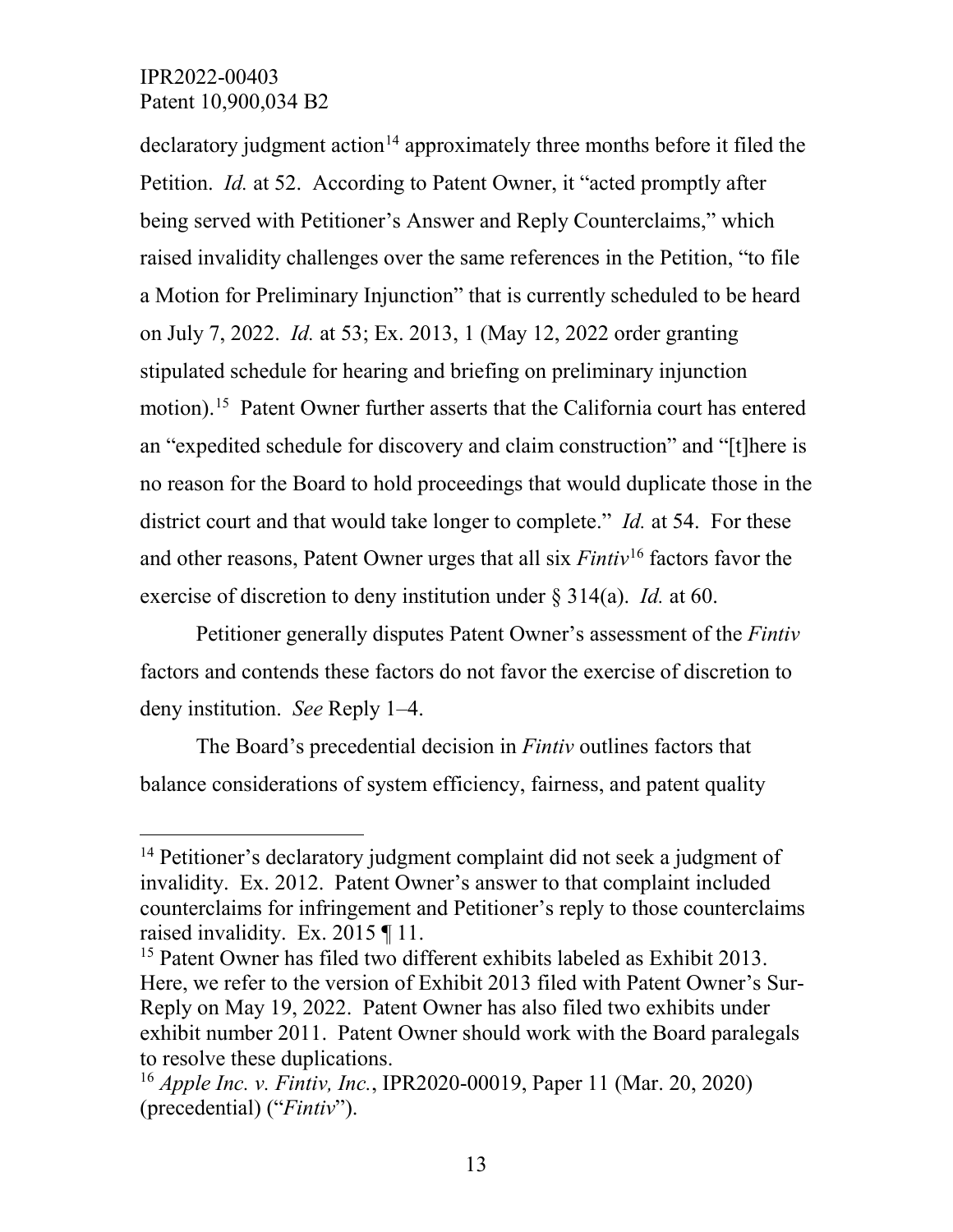when a patent owner raises an argument for discretionary denial due to the

advanced state of a parallel proceeding, such as the California litigation here.

*Fintiv*, 5–6. These factors are:

1. whether the court granted a stay or evidence exists that one may be granted if a proceeding is instituted;

2. proximity of the court's trial date to the Board's projected statutory deadline for a final written decision;

3. investment in the parallel proceeding by the court and the parties;

4. overlap between issues raised in the petition and in the parallel proceeding;

5. whether the petitioner and the defendant in the parallel proceeding are the same party; and

6. other circumstances that impact the Board's exercise of discretion, including the merits.

*Id.* "[I]n evaluating the factors, the Board takes a holistic view of whether efficiency and integrity of the system are best served by denying or instituting review." *Id.* at 6.

We now consider these factors to assess whether to exercise discretion to deny institution under 35 U.S.C. § 314(a) in this case.

*A. Factor 1: whether the court granted a stay or evidence exists that one may be granted if a proceeding is instituted*

Patent Owner argues this factor favors discretionary denial because the judge in the California litigation, Judge Davila, "stated on the record at the January 20, 2022, case management conference that he is unlikely to issue a stay in that case pending the outcome of this IPR." Prelim. Resp. 55 (citing Ex. 2016, 10:3–10).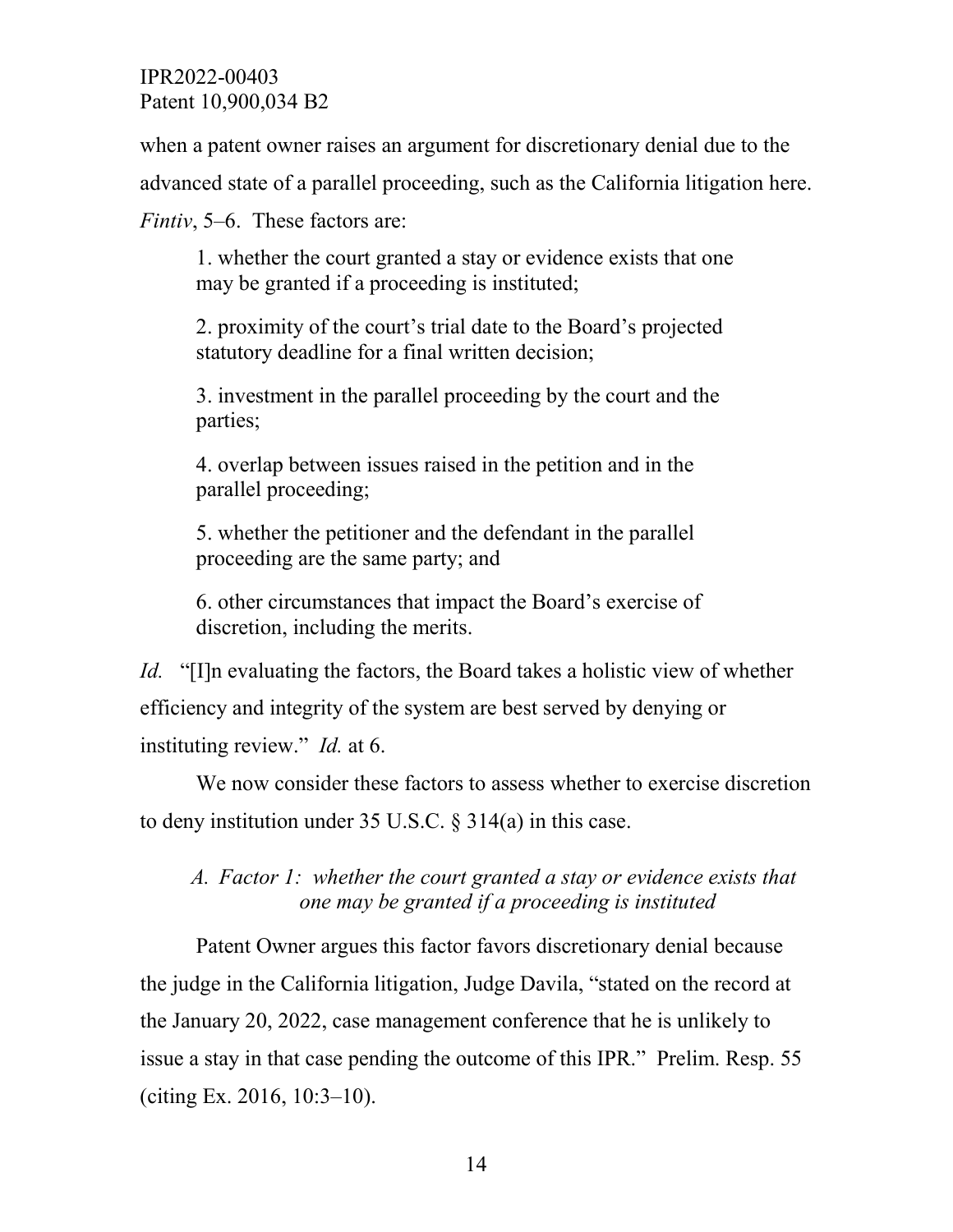The portion of the transcript Patent Owner cites does not support its position. Read in context, Judge Davila was responding to a suggestion by Petitioner's counsel that litigation of the preliminary injunction motion, which had just been filed, be stayed pending the Board's institution decisions in this and the related IPR. *See* Ex. 2016, 5:6–11:14. Judge Davila responded that he was "probably not likely to do that." *Id.* at 10:6. The district court did not, however, indicate that a stay of the litigation was unlikely in the event IPR were instituted and we decline to speculate as to how Judge Davila might rule if a motion for such were filed in view of this decision. Accordingly, this factor is neutral.

## *B. Factor 2: proximity of the court's trial date to the Board's projected statutory deadline for a final written decision*

The projected statutory deadline for a final written decision in this case is one year after the entry of this decision, i.e., in May 2023.

We understand a trial date has not yet been set for the California litigation. According to the scheduling order submitted by Patent Owner, a "Trial Setting Conference" is set for September 1, 2022. Ex. 2005, 3. Fact discovery is set to close on September 30, 2022, expert discovery is set to close on December 9, 2022, and the dispositive motion deadline is January 6, 2023. *Id.* at 3–4.

Patent Owner asserts that the California litigation "will be ready for trial in early 2023." Prelim. Resp. 56. But that does not mean that trial will actually be set for early 2023, much less that a trial would occur prior to the issuance of a final written decision here.

On the other hand, Petitioner's argument that "Judge Davila's historical average time to trial in civil cases is nearly *three years*" and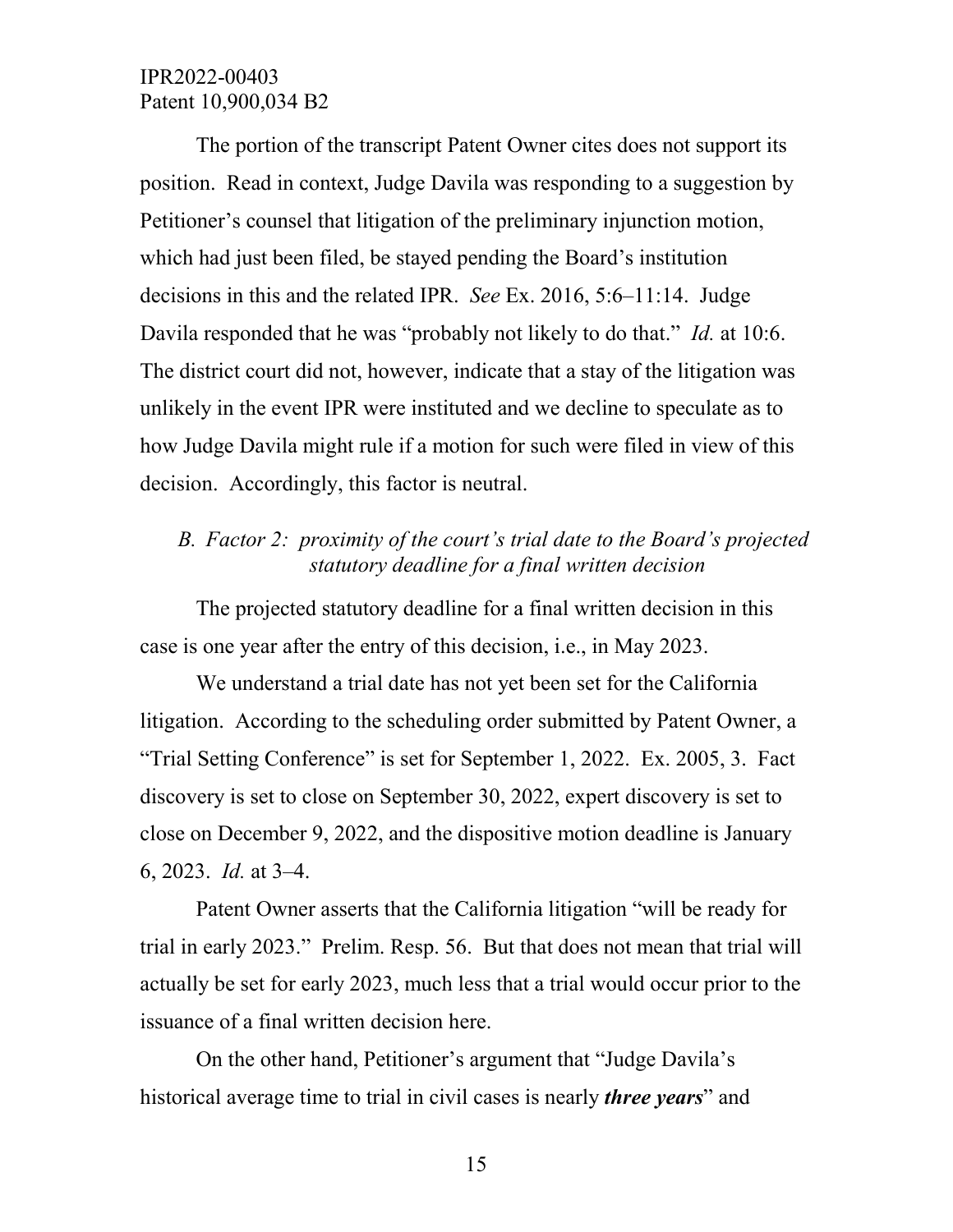therefore this factor weighs against institution is unpersuasive because it does not address the specifics of the California litigation. *See* Reply 2. In particular, Petitioner's suggestion that the district court would set the present schedule, but then wait eighteen months or longer after the discovery and dispositive motion deadlines to hold a trial seems unlikely.

On balance, the record before us does not support either party's view as to the proximity of the district court's trial date to the projected deadline for our final written decision. Accordingly, this factor is neutral.

## *C. Factor 3: investment in the parallel proceeding by the court and the parties*

Patent Owner asserts that "Judge Davila is likely to have ruled on Patent Owner's Motion for Preliminary Injunction" by the time of the Board's institution decision. Prelim. Resp. 56. That argument is premised on an assumption that this decision would issue "in or around July 26, 2022." *Id.* As of today, however, the briefing on Patent Owner's preliminary injunction motion is not complete, the hearing on that motion has not occurred, and we have not been made aware of any ruling from the district court that touches on the issues presented in the Petition.

We recognize that considerable investment has been made by the parties and district court to file the preliminary injunction papers and to prepare for the hearing. *See* Sur-Reply 2 (referring to discovery taken in the California litigation). So too, investment has been made to prepare and exchange contentions and to appear for a case management conference. *See*  Prelim. Resp. 59. However, like the parallel litigation in *Fintiv*, "much work remains" in the California litigation "as it relates to invalidity." *Apple Inc. v. Fintiv, Inc.*, IPR2020-00019, Paper 15, 14 (May 13, 2020) (informative).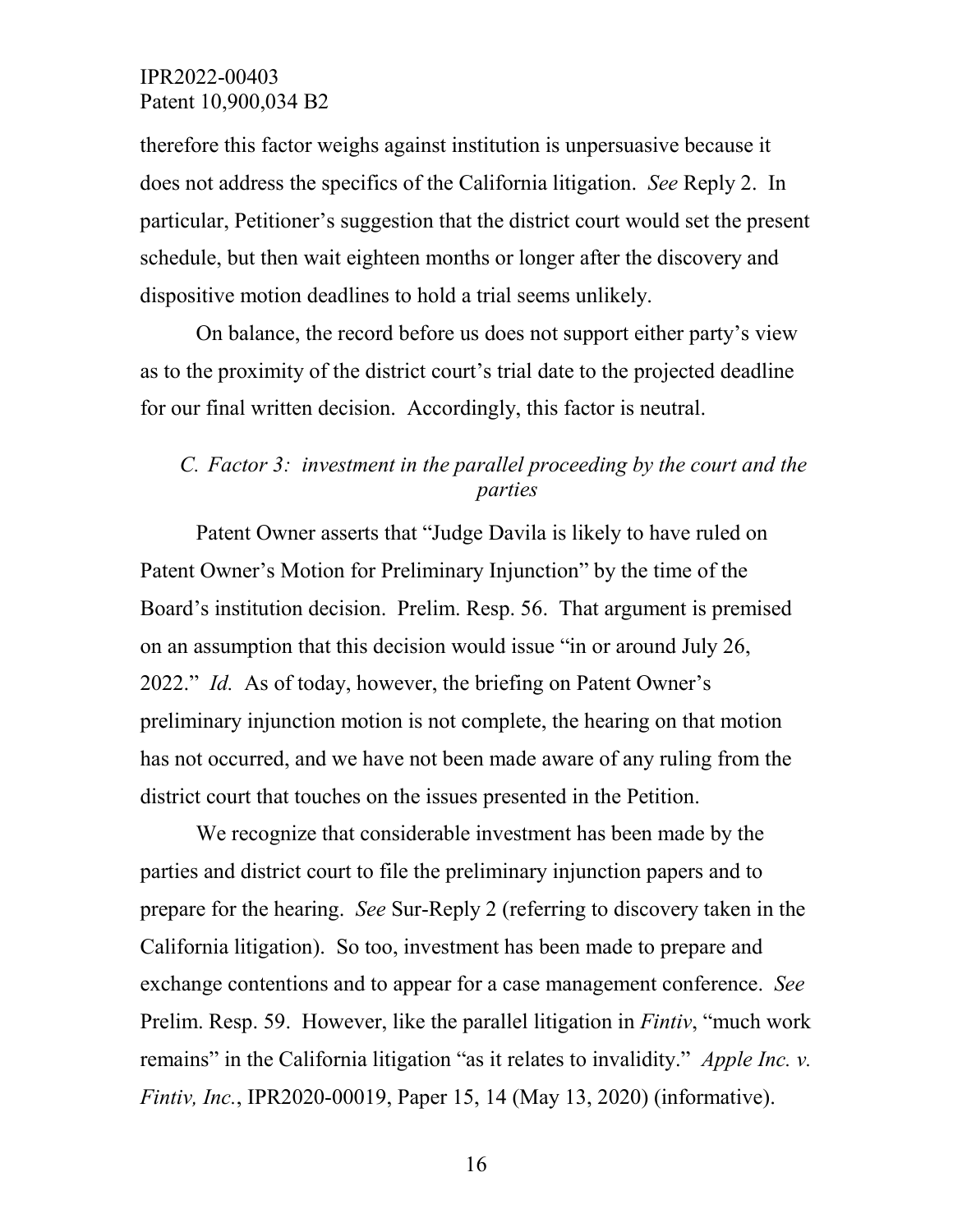The deadlines for completing both fact and expert discovery are still many months away, final invalidity contentions have not been served, and claim construction has not yet occurred. *See* Ex. 2005, 3. Indeed, based on the evidence before us, the California litigation does not appear as close to completion as the parallel litigation in *Fintiv* where this factor was found to weigh only "somewhat in favor of discretionary denial." *See Fintiv*, Paper 15, 14 (explaining that there a detailed claim construction order had already been issued and final contentions had been served).

We also determine that Petitioner was reasonably diligent in filing the Petition expeditiously while the California litigation was still in an early stage. The Petition was filed on January 5, 2022, i.e., only three months after the California litigation began and before Patent Owner filed its preliminary injunction motion. *See* Ex. 2017, 3, 5 (docket entry nos. 1 and 40). For these reasons and in view of the particular circumstances of this case, we find this factor weighs only marginally, if at all, in favor of exercising discretion to deny institution.

## *D. Factor 4: overlap between issues raised in the petition and in the parallel proceeding*

Patent Owner asserts that "Petitioner is relying on *the same six alleged prior art* references" cited in the Petition in "seeking to invalidate" the same claims of the '034 patent in the California litigation. Prelim. Resp. 58 (citing Ex. 2015 ¶ 11; Ex. 2019, 10–22 (Petitioner's preliminary invalidity contentions)); *see also* Reply at 2 (acknowledging that the grounds in the Petition are a "subset" of the "invalidity arguments Petitioner presents in district court").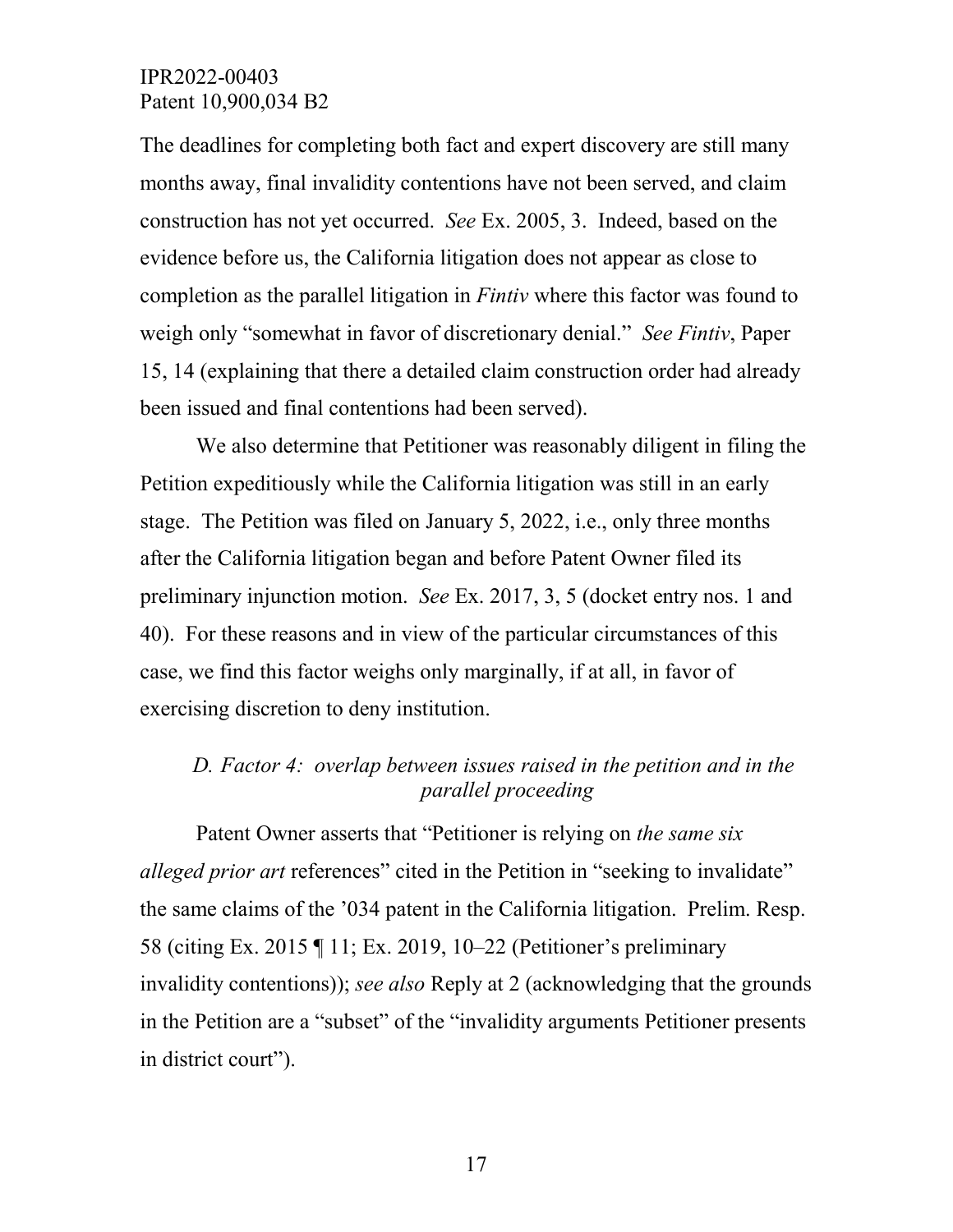We agree there is overlap between the issues in the two proceedings and that this overlap weighs in favor of exercising discretion to deny institution.

## *E. Factor 5: whether the petitioner and the defendant in the parallel proceeding are the same party*

The parties are the same in both proceedings. Because it is not clear whether a trial will occur in the California litigation before the parties receive a final written decision here, we assess this factor to be neutral.

## *F. Factor 6: other circumstances that impact the Board's exercise of discretion, including the merits*

This factor accounts for other relevant circumstances, including whether "the merits of a ground raised in the petition seem particularly strong on the preliminary record," which favors institution. *Fintiv*, 14–15.

On the current record, we determine that the merits of Petitioner's anticipation ground appear to be particularly strong for the independent claims and for those dependent claims where Petitioner's arguments are similarly premised on the crRNA examples in Table 8 being anticipatory without any further modification. *See infra* § V.E (explaining that, on the current record, Petitioner has shown that Pioneer Hi-Bred Table 8 discloses presumptively-enabled examples that read on claims 1 and 19 as well as a number of the dependent claims). Accordingly, we find that this factor weighs strongly against exercising discretion to deny institution.

## *G. Weighing of Fintiv Factors*

Considering the *Fintiv* factors as part of a holistic analysis of the factors discussed above, we are not persuaded that the interests of the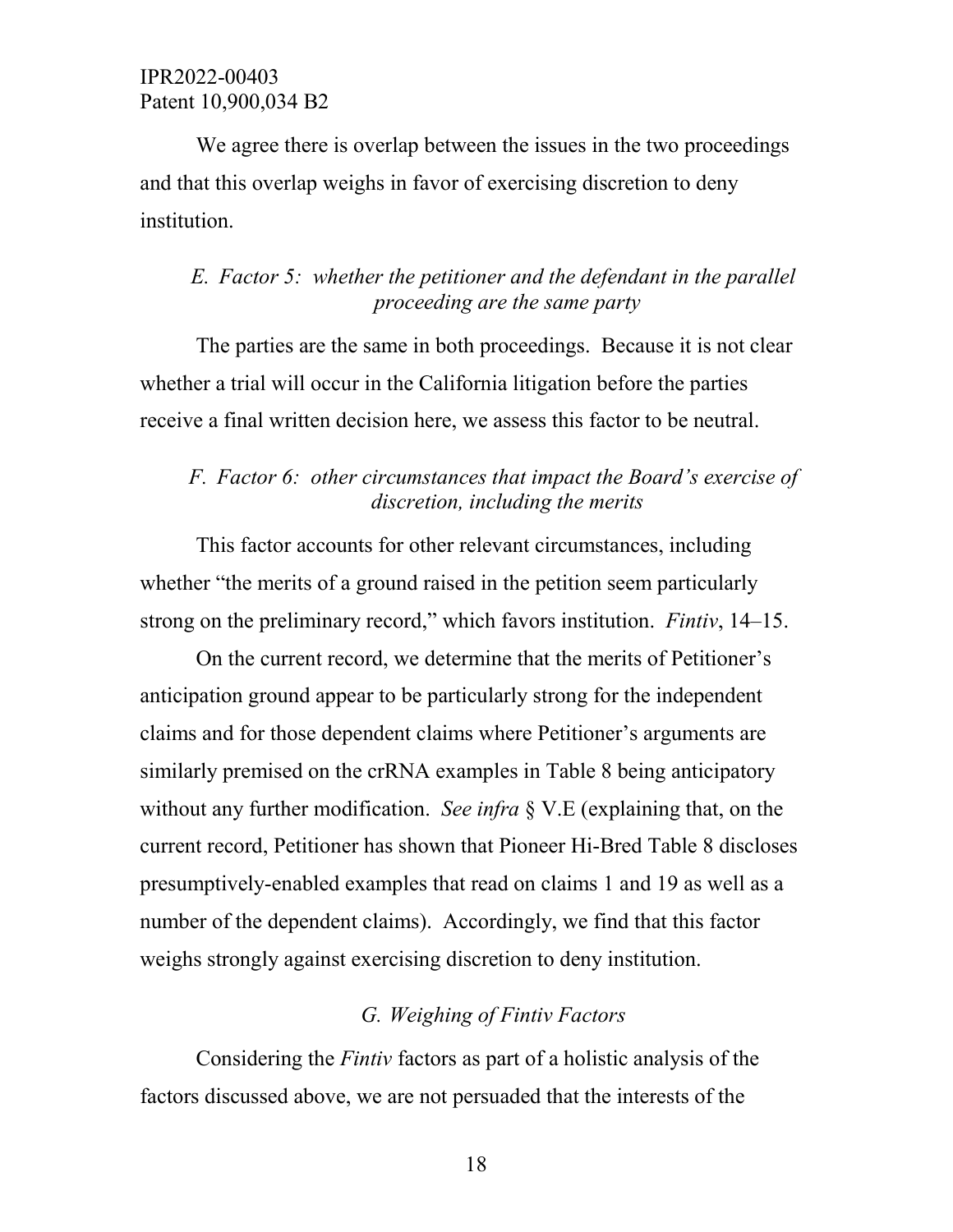efficiency and integrity of the system would be served by invoking our authority under 35 U.S.C. § 314(a) to deny institution of a potentially meritorious Petition. Accordingly, we do not exercise our discretion to deny institution under § 314(a).

## V. ANALYSIS OF THE ASSERTED GROUNDS *A. Legal Standards*

To establish anticipation, each limitation in a claim must be found in a single prior art reference, arranged as recited in the claim. *Net MoneyIN, Inc. v. VeriSign, Inc.*, 545 F.3d 1359, 1369 (Fed. Cir. 2008). Although the elements must be arranged or combined in the same way as in the claim, "the reference need not satisfy an *ipsissimis verbis* test." *In re Gleave*, 560 F.3d 1331, 1334 (Fed. Cir. 2009).

A claim is unpatentable for obviousness if, to one of ordinary skill in the pertinent art, "the differences between the claimed invention and the prior art are such that the claimed invention as a whole would have been obvious before the effective filing date of the claimed invention to a person having ordinary skill in the art to which the claimed invention pertains." 35 U.S.C. § 103; *see also KSR Int'l Co. v. Teleflex Inc.*, 550 U.S. 398, 406 (2007). The question of obviousness is resolved on the basis of underlying factual determinations including (1) the scope and content of the prior art; (2) any differences between the claimed subject matter and the prior art; (3) the level of ordinary skill in the art; and (4) when in evidence, objective evidence of nonobviousness. *Graham v. John Deere Co.*, 383 U.S. 1, 17–18 (1966).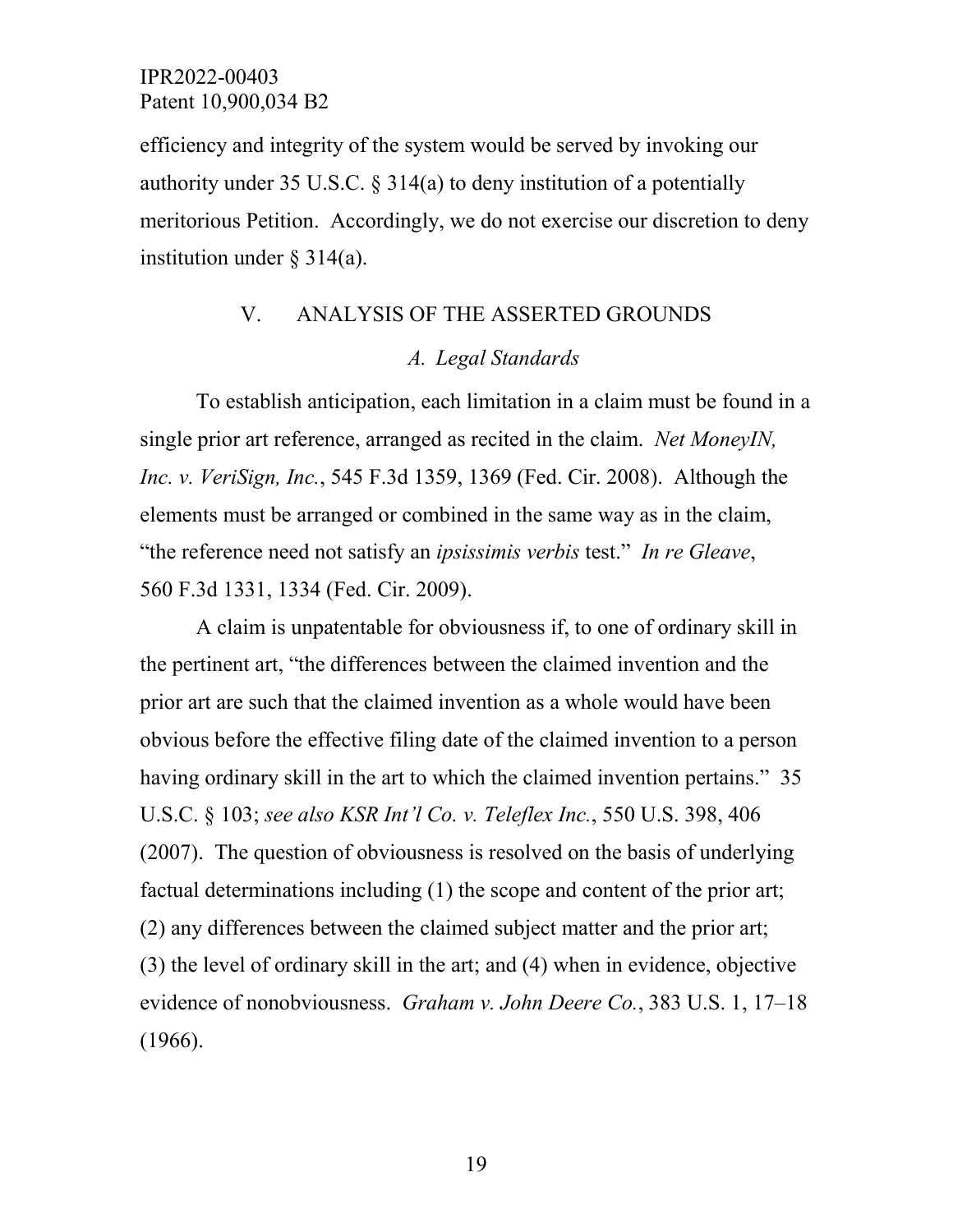#### *B. Level of Ordinary Skill in the Art*

Relying on the testimony of its declarant, Dr. Furneaux, Petitioner contends that a POSA "as of December 3, 2014 (the earliest possible priority date of the '034 Patent) would have had a Ph.D. in molecular biology, biochemistry, or a related discipline." Pet. 11 (citing Ex. 1003 ¶ 60). Patent Owner's declarant, Dr. Marshall, applies the same definition for his analysis. Ex. 2003 ¶ 85. At this stage in the proceeding, we find this description of the level of ordinary skill in the art to be sufficiently supported by the record. Thus, for purposes of this decision, we adopt the description of a POSA noted above.

In addition to this description, Petitioner asserts that a POSA would also have various understandings relevant to the challenged claims, including that "researchers had long since prepared and studied various forms of modified RNAs to improve stability, cellular permeability, or targeting of nucleic acids and aid in escaping immune response" and that for these reasons "[a] POSA would have been well aware of making chemical modifications to the gRNA such as 2'-O-methyl, phosphorothioate, and 2'- O-methyl and phosphorothioate in the guide sequence . . . to improve CRISPR-Cas gene regulation." Pet. 12 (citing Dr. Furneaux's testimony).

Patent Owner disagrees, arguing that Petitioner's assertions regarding "what a POS[]A would know about alleged 'state of the art' and allegedly available gRNA" are "lengthy and contrived" and that Dr. Furneaux's "conclusory opinions regarding the state of the art . . . directly contradict" other evidence of record. *See* Prelim. Resp. 34–37. Patent Owner contends that "[a]ll grounds can be rejected in view of Petitioner's faulty POS[]A definition." *Id.* at 34.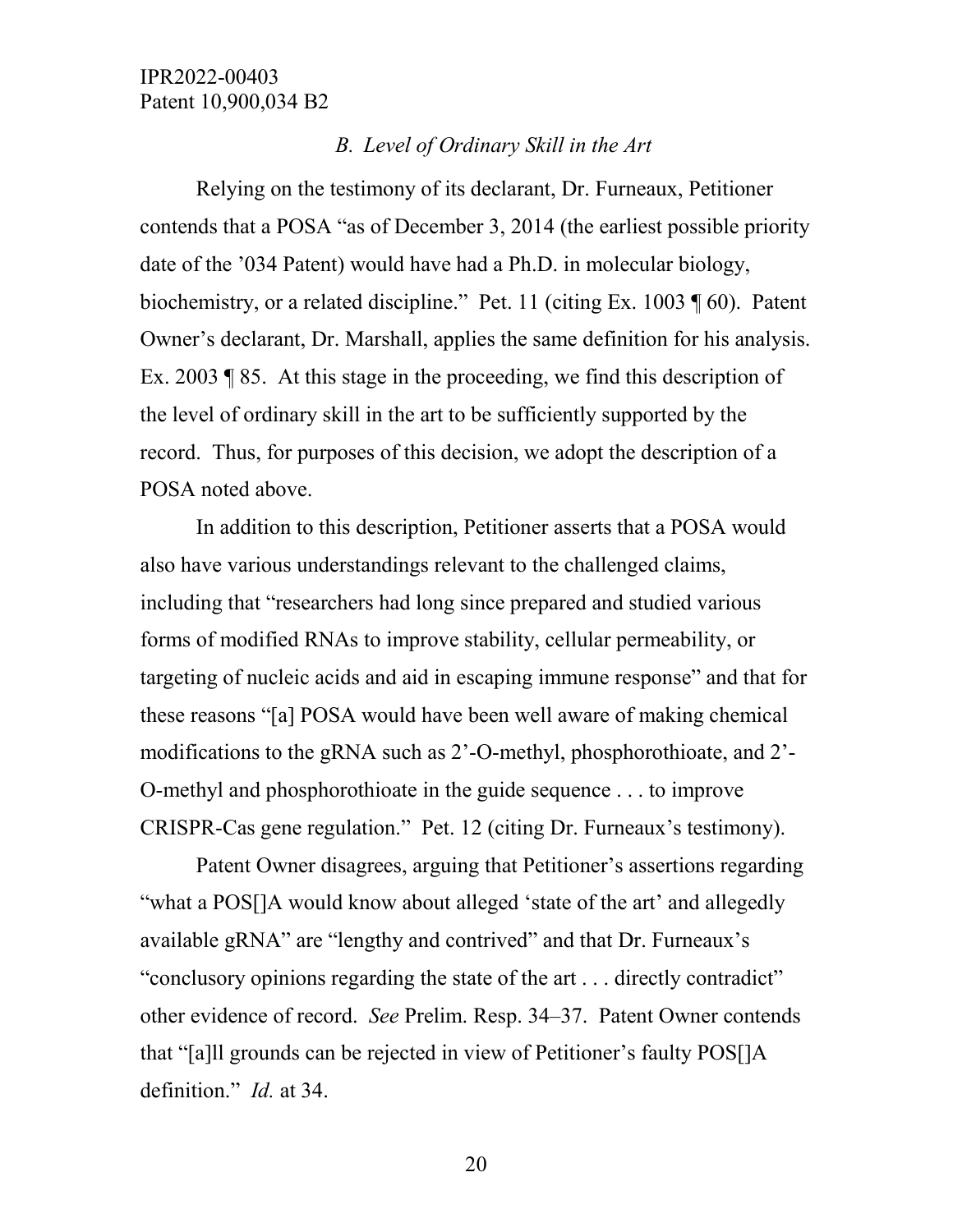We need not adopt the assertions Petitioner makes regarding the knowledge of a POSA in its POSA definition to determine that Petitioner has met its burden for institution of *inter partes* review. Some of these assertions are disputed points best resolved upon further development at trial. Moreover, the assertions Petitioner makes regarding a POSA's knowledge of particular types of modifications and motivations for applying those to guide RNA in CRISPR-Cas systems are better assessed in context of the disclosure and teachings in the cited references, rather than trying to include them in the definition of one of ordinary skill. The parties are, nevertheless, welcome to revisit the definition of one of ordinary skill in the art in their subsequent papers.

#### *C. Claim Construction*

Neither party identifies any claim term for construction. Pet. 17; Prelim. Resp. 34. We agree that no formal claim construction is necessary at this stage of the proceeding. *See Nidec Motor Corp. v. Zhongshan Broad Ocean Motor Co.*, 868 F.3d 1013, 1017 (Fed. Cir. 2017) (explaining that it is only necessary to "construe terms 'that are in controversy, and only to the extent necessary to resolve the controversy'" (quoting *Vivid Techs., Inc. v. Am. Sci. & Eng'g, Inc.*, 200 F.3d 795, 803 (Fed. Cir. 1999))).

# *D. References Relied Upon*

#### *i. Pioneer Hi-Bred*

Pioneer Hi-Bred is a publication of a PCT application filed August 20, 2014. Ex. 1006, code (22). Petitioner asserts that Pioneer Hi-Bred qualifies as prior art under 35 U.S.C. § 102. Pet. 14. At this stage, Patent Owner does not dispute that Pioneer Hi-Bred is prior art to the challenged claims.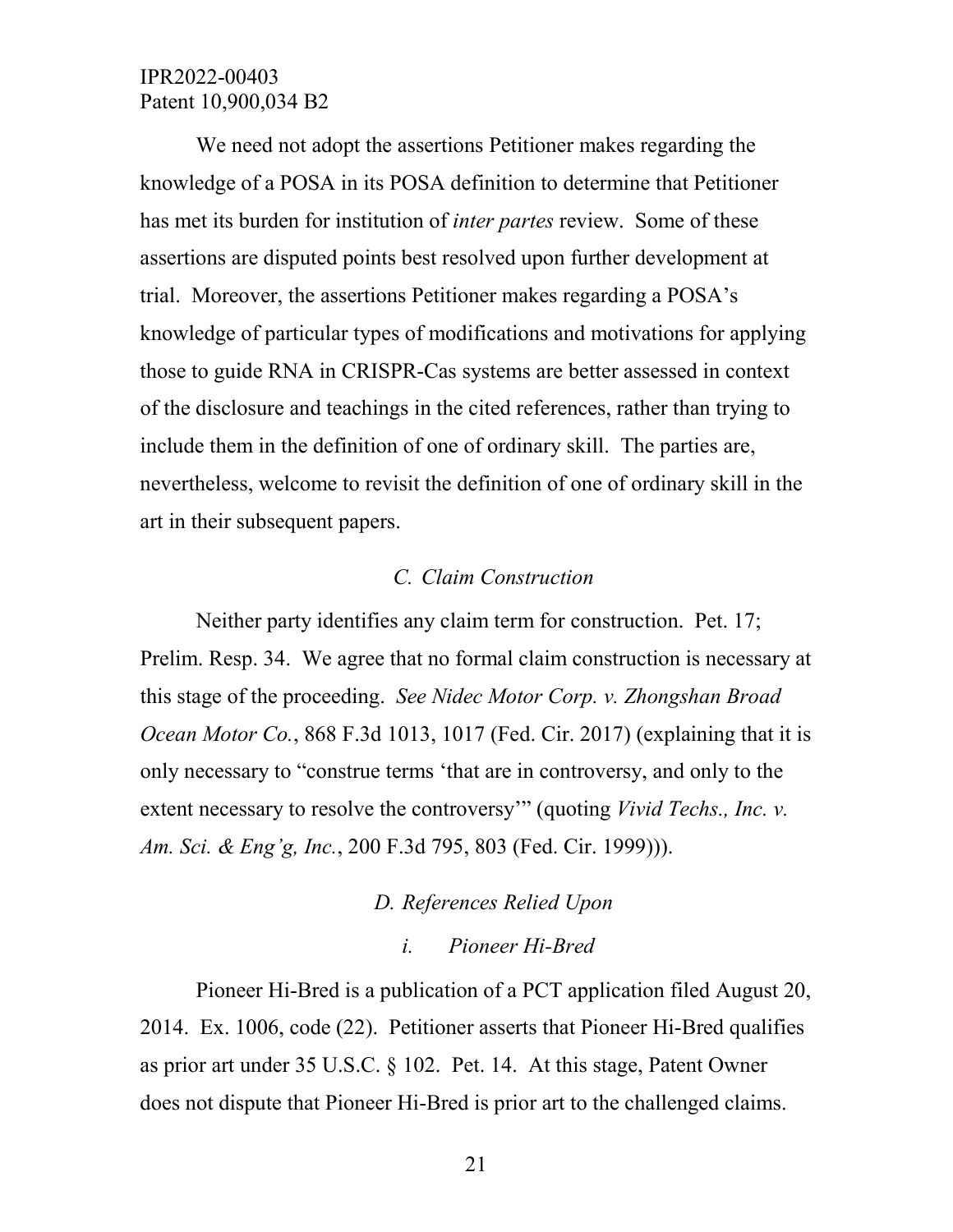Pioneer Hi-Bred describes "methods and compositions employ[ing] a guide polynucleotide/Cas endonuclease system to provide an effective system for modifying or altering target cites within the genome of a cell or organism." Ex. 1006, Abstr. Pioneer Hi-Bred explains that a "guide polynucleotide" as disclosed in that reference is "a polynucleotide sequence that can form a complex with a Cas endonuclease and enables the Cas endonuclease to recognize and optionally cleave a DNA target site." *Id.* at 24:6–8. Pioneer Hi-Bred teaches that the polynucleotide "can be a single molecule or a double molecule" and that "[a] guide polynucleotide that solely comprises ribonucleic acids is also referred to as a 'guide RNA.'" *Id.* at 24:9–20.

Pioneer Hi-Bred discloses a guide RNA with a variable targeting domain (VT domain) having a 3' end "that is complementary to a nucleotide sequence in a target DNA" and a Cas endonuclease recognition domain (CER domain) having a 5' end "that interacts with a Cas endonuclease." Ex. 1006, 24:21–25: 28, Fig. 1A–1B (depicting single and duplex guide polynucleotides). Pioneer Hi-Bred explains that "[t]he VT domain is responsible for interacting with the DNA target site through direct nucleotide-nucleotide base pairings while the CER domain is required for proper Cas endonuclease recognition (Figure 3A and Figure 3B)." *Id.* at 105:5–8. According to Pioneer Hi-Bred, these domains in the guide polynucleotide "function to link DNA target site recognition with Cas endonuclease target site cleavage." *Id.* at 105:9–11; *see also id.* at Fig. 3A-3B (depicting complexes formed between a single and duplex guide RNA and a Cas9 endonuclease).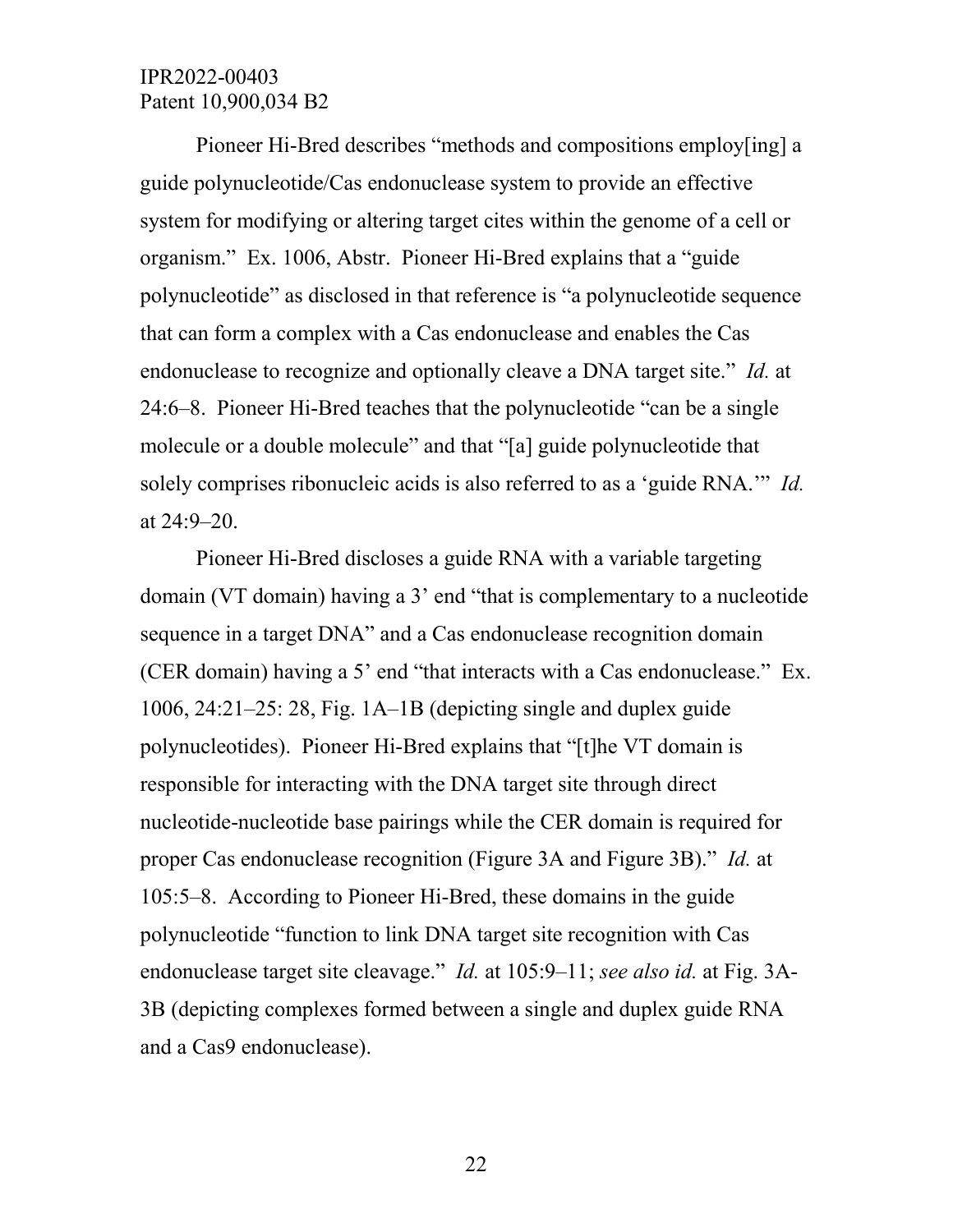Pioneer Hi-Bred also discloses that the guide polynucleotide may contain "synthetic, non-natural, or altered nucleotide bases" as well as other modifications such as "a fluorescent label." Ex. 1006, 27: 3–19, 61:19–20. In Example 4, Pioneer Hi-Bred describes "modifying the nucleotide base, phosphodiester bond linkage or molecular topography of the guiding nucleic acid component(s) of the guide polynucleotide/Cas endonuclease system." *Id.* at 104:15–105:2. Table 7 of Example 4 provides "[e]xamples of nuclease resistant nucleotide and phosphodiester bond modifications," including "2'-O-Methyl RNA Bases" and "Phosphorothioate bond[s]," that may be introduced in order "to reduce unwanted degradation" of the guide polynucleotide. *Id*. at 106:13–107:5. Pioneer Hi-Bred discloses that

[m]odifications may be introduced at the 5' and 3' ends of any one of the nucleic acid residues comprising the VT or CER domains to inhibit exonuclease cleavage activity, can be introduced in the middle of the nucleic acid sequence comprising the VT or CER domains to slow endonuclease cleavage activity or can be introduced throughout the nucleic acid sequences comprising the VT or CER domains to provide protection from both exo- and endo-nucleases.

*Id.* at 106:19–25. According to Pioneer Hi-Bred, these modified guide polynucleotides may be used "in any organism subject to genome modification with the guide polynucleotide/Cas endonuclease system." *Id.* at 108:3–5.

In Example 5 of Pioneer Hi-Bred, "some of the nucleotide base and phosphodiester bond modifications described in Example 4 are introduced into the VT domain and/or CER domain of a crNucleotide." Ex. 1006, 108:16–18. Table 8 of Example 5, reproduced in part below, describes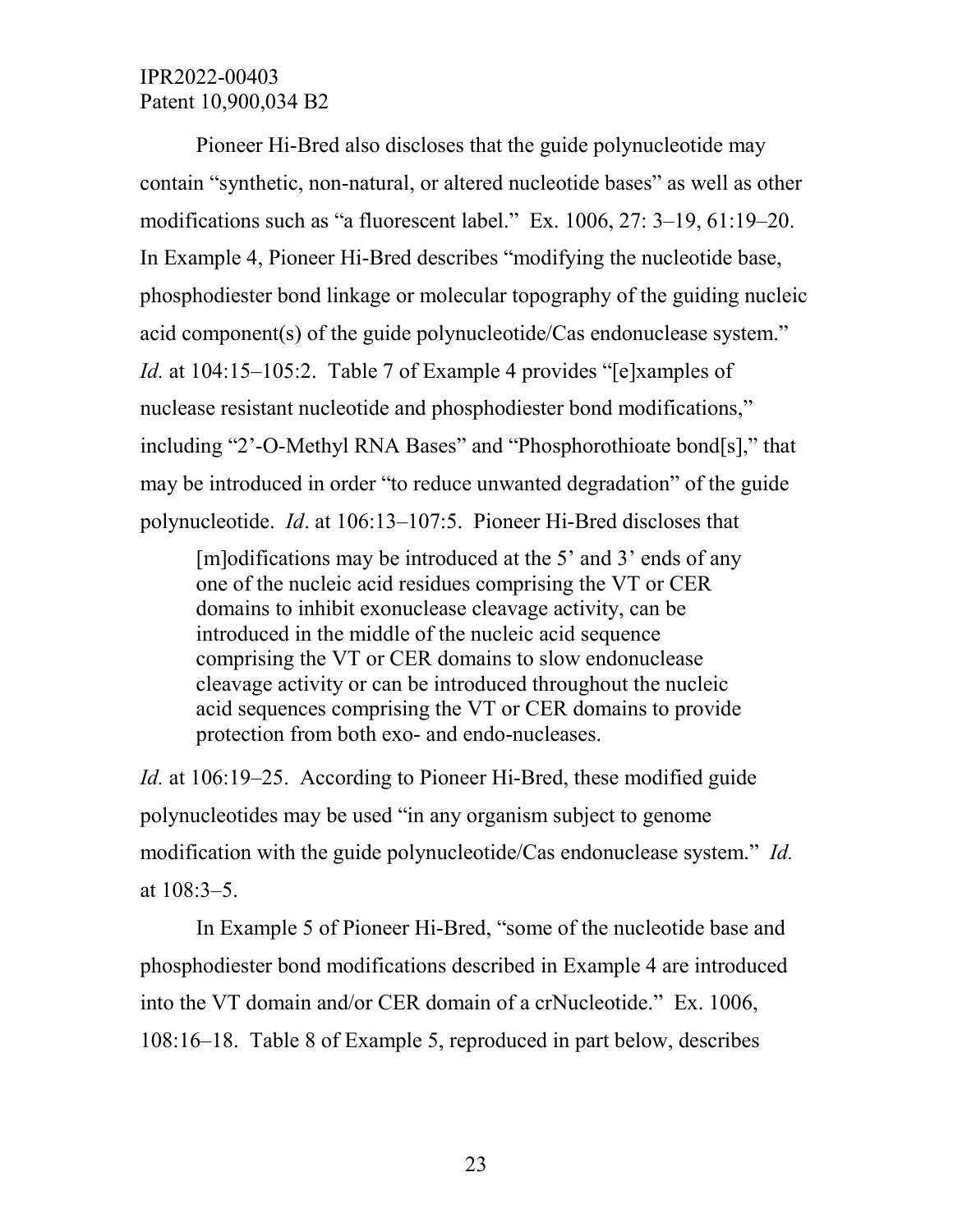crRNA sequences with modifications, including modifications "near ends" or "at ends" of the VT and CER domains (i.e., SEQ ID NOs: 64–67).

|                |  |  |  | Table 8. crRNA and crDNA nucleotide base and phosphodiester linkage |  |
|----------------|--|--|--|---------------------------------------------------------------------|--|
| modifications. |  |  |  |                                                                     |  |

| Nucleic<br>Acid | Modification                                          | crRNA or crDNA Sequence and Corresponding Modification <sup>1</sup> |                                                                         |  |  |
|-----------------|-------------------------------------------------------|---------------------------------------------------------------------|-------------------------------------------------------------------------|--|--|
| Type            |                                                       | VT Domain                                                           | <b>CER Domain</b>                                                       |  |  |
| crRNA           | None                                                  | GCGUACGCGUACGUGUG<br>(SEQ ID NO: 62)                                | GUUUUAGAGCUAUGCUGUUUU<br>G<br>(SEQ ID NO: 63)                           |  |  |
| crRNA           | Phosphorothioate<br>bonds near ends                   | G*C*G*UACGCGUACGUGUG<br>(SEQ ID NO: 64)                             | GUUUUAGAGCUAUGCUGUU*U*<br>U*G<br>(SEQ ID NO: 65)                        |  |  |
| crRNA           | 2'-O-Methyl RNA<br>nucleotides at ends                | mGmCmGUACGCGUACGUGU<br>G<br>(SEQ ID NO: 66)                         | GUUUUAGAGCUAUGCUGUUmU<br>mUmG<br>(SEQ ID NO: 67)                        |  |  |
| crRNA           | 2'-O-Methyl RNA<br>nucleotides for each<br>nucleotide | mGmCmGmUmAmCmGmCmG<br>mUmAmCmGmUmGmUmG<br>(SEQ ID NO: 68)           | mGmUmUmUmUmAmGmAmGmC<br>mUmAmUmGmCmUmGmUmUmU<br>mUmG<br>(SEQ ID NO: 69) |  |  |
|                 |                                                       |                                                                     |                                                                         |  |  |

*Id.* at 109. The excerpt from Table 8 above shows modifications comprising phosphorothioate bonds (denoted with a "\*") and 2'-O-Methyl RNA nucleotides (denoted with a "m") to particular nucleotides in the crRNA sequence. *See id.* at 109–110, n.1.

#### *ii. Secondary References*

The Petition cites Krutzfeldt, Deleavey, Soutschek, and Yoo as "secondary references" in its second ground and Threlfall and Deleavey as "secondary references" in its third ground. Pet. 13–14. Petitioner contends that all of these references are prior art under 35 U.S.C. § 102. *Id.* At this stage, Patent Owner does not dispute these references are prior art to the challenged claims.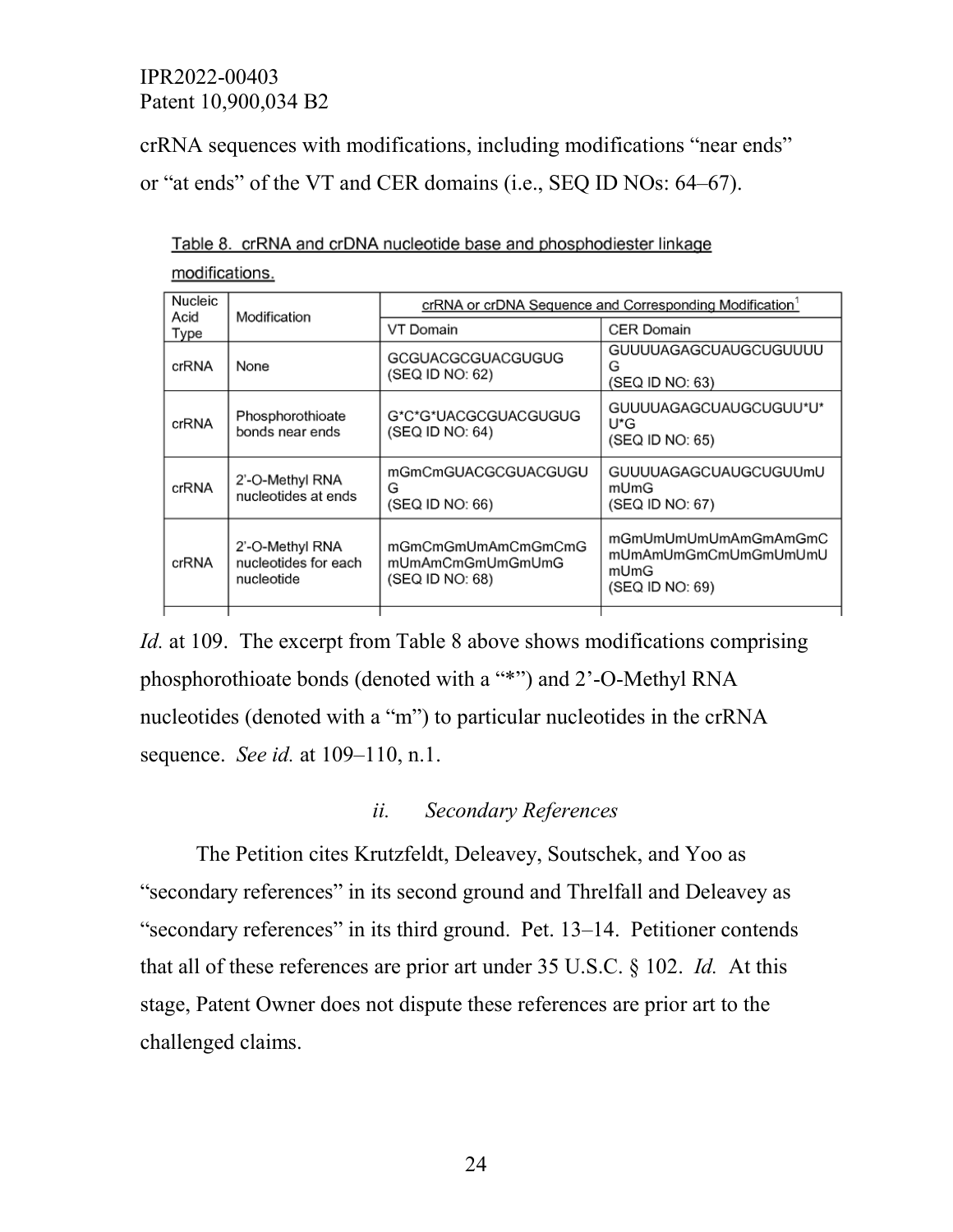Petitioner contends that Krutzfeldt, Deleavey, Soutschek, and Yoo teach 2'-O-methyl-3'-phosphorothioate modifications in the targeting sequences of other types of RNA and that a POSA would have been motivated to incorporate such modifications into the guide sequence of the guide RNAs taught in Pioneer Hi-Bred, thereby achieving the guide RNA and crRNA molecules recited in claims 5, 8–13, 18, 20, 21, 24–28, and 32. *See* Pet. 47–67

Petitioner contends that Threlfall and Deleavey teach "RNA oligonucleotides modified with 2'-O-methyl and 3'-phosphonoacetate" and "2'-O-methyl and 3'-thiophosphonoacetate ('thioPACE')" in their targeting sequence and that a POSA would have been motivated to use such modifications in the guide RNAs taught in Pioneer Hi-Bred, thereby achieving the guide RNA and crRNA molecules recited in claims 6, 7, 22, and 23. *See* Pet. 67–73.

#### *E. Anticipation Ground*

Petitioner contends claims 1–5, 8–21, and 24–33 are anticipated by Pioneer Hi-Bred. *See* Pet. 17–47. Petitioner presents evidence and argument purporting to show that each of the limitations of these claims is disclosed in Pioneer Hi-Bred. *Id.* 

Beginning with independent claims 1 and 19, we determine that Petitioner has met its burden for institution. Based on the current record, Petitioner has shown that Table 8 of Pioneer Hi-Bred discloses a synthetic CRISPR crRNA molecule having one or more 2'-O-methyl modifications in its guide sequence (i.e., SEQ ID No: 66 and SEQ ID No: 68). *See, e.g.*, Pet. 26–30. Petitioner also demonstrates sufficiently for institution that Pioneer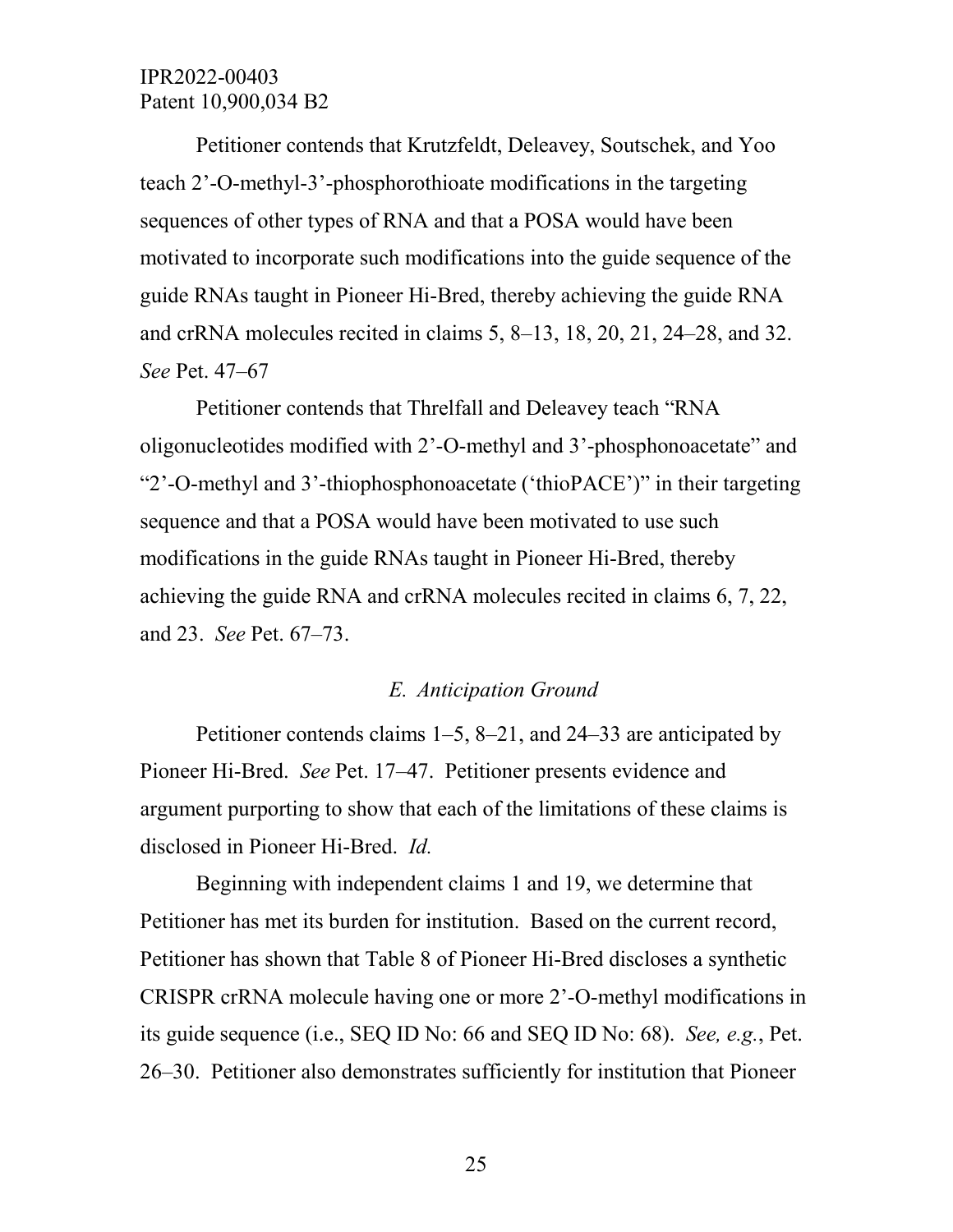Hi-Bred discloses a tracrRNA segment complementary to a stem sequence of the crRNA. *Id.* at 19–25. Petitioner points to Pioneer Hi-Bred's disclosure that "the modified gRNAs such as those described in [] Tables 7 and 8 can be used to edit cells, *e.g*., maize cells," (*see id.* at 26) thus demonstrating sufficiently for institution that Pioneer Hi-Bred discloses that the modified crRNAs in Table 8 have guide RNA functionality in a CRIPSR-Cas system.

In its preliminary response, Patent Owner raises two arguments against the merits of Petitioner's anticipation ground. *See* Prelim Resp. 38– 46. First, Patent Owner argues that the Petition fails to demonstrate that Pioneer Hi-Bred discloses modified guide RNAs with the functionality recited in independent claims 1 and 19, i.e., "(1) gRNA functionality comprising associated with a Cas protein, and (2) gRNA functionality comprising targeting the gRNA:Cas protein complex to the target sequence." *Id.* at 39 (citing Ex. 1001, 257:42–44, 259:5–8) (emphasis omitted).

Patent Owner's first argument is unavailing on the current record. The Petition identifies a sufficient connection between the modified crRNA molecules in Table 8 and the disclosure of guide RNA functionality throughout Pioneer Hi-Bred. *See* Pet. 26; *see also* Ex. 1006, 24:6–11 (stating that a "guide polynucleotide" is a "polynucleotide sequence that can form a complex with a Cas endonuclease and enables the Cas endonuclease to recognize and optionally cleave a DNA target site"); 99:3–6 ("[e]xpression of both the Cas endonuclease gene and the crRNA and tracrRNA molecules allows for the formation of the duplex guide RNA/Cas endonuclease system"); Fig. 3A–3B (depicting guide RNA/Cas complexes). Indeed, Pioneer Hi-Bred states that its "modified guide polynucleotides" can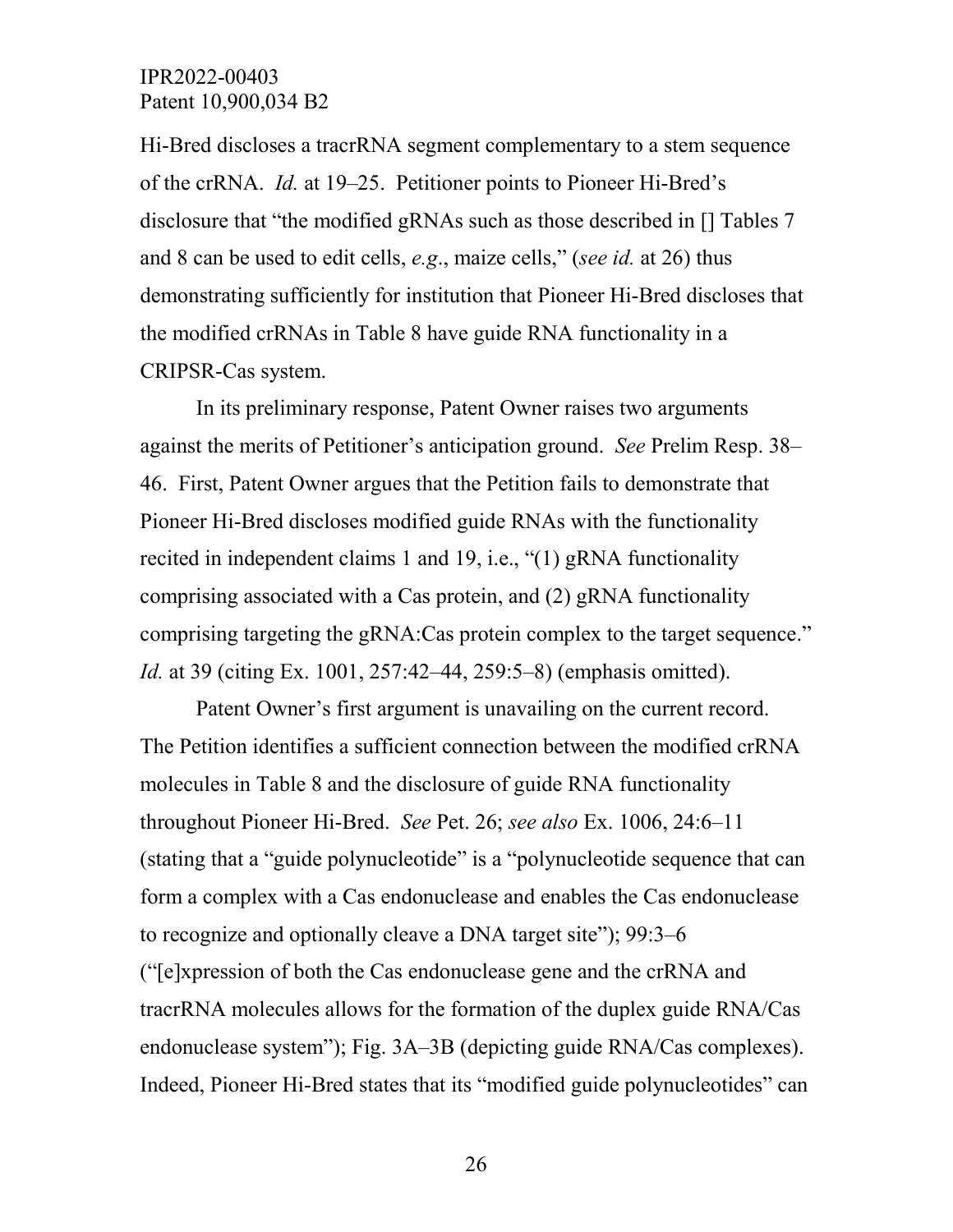be used with the various "components needed to form a functional guide polynucleotide/Cas endonuclease complex" and "to target multiple chromosomal DNA sequences for cleavage or nicking." Ex. 1006, 107:14– 108:2. On the current record, this disclosure appears sufficient to read on the "gRNA functionality" recited in claims 1 and 19.

 Patent Owner's second argument is that Pioneer Hi-Bred is not enabling. According to Patent Owner, "[t]he Petition's failure to point to test data, experimental data, or other indicia of functionality of the pertinent modifications . . . renders Pioneer Hi-Bred insufficient to enable a skilled artisan to make, without undue experimentation, a 2'-O-methyl modified synthetic CRISPR guide RNA that is *functional*." Prelim Resp. 43. In addition, Patent Owner argues that data in the '034 patent shows that one of the modified crRNAs in Table 8 of Pioneer Hi-Bred, i.e., proposed modifications in SEQ ID NOs 68 and 69, "are non-functional." *Id.* at 45–46. In Patent Owner's view, "[t]he fact that the '034 Patent establishes that the allegedly anticipatory designs of Pioneer Hi-Bred are not functional is 'strong evidence' that Pioneer Hi-Bred is nonenabling." *Id.* at 48 (citing *In re Donahue*, 766 F.2d 531, 533 (Fed. Cir. 1985)).

Patent Owner's second argument is also unavailing on the current record. Pioneer Hi-Bred's disclosure, including that the modified crRNA molecules in Table 8 have guide RNA functionality, is presumptively enabling. *In re Antor Media Corp.*, 689 F.3d 1282, 1287–88 (Fed. Cir. 2012); *Amgen Inc. v. Hoechst Marion Roussel, Inc.*, 314 F.3d 1313, 1355 (Fed. Cir. 2003) ("both claimed and unclaimed materials disclosed in a patent are presumptively enabling" for purposes of determining anticipation). Even accepting Patent Owner's argument that the data in the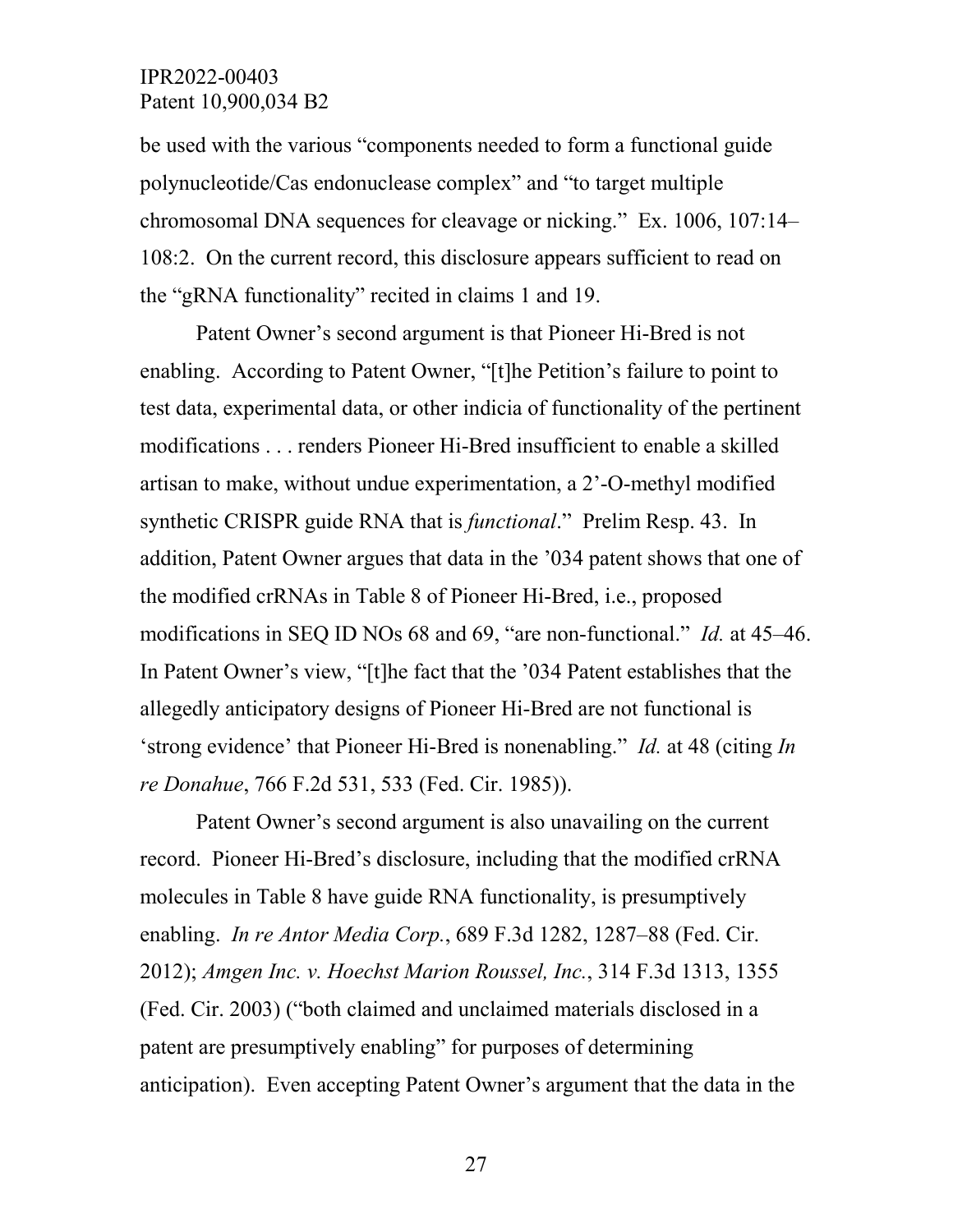'034 patent shows that the modified crRNA comprising SEQ ID NOs 68 and 69 lacks guide RNA functionality,  $17$  Pioneer Hi-Bred still discloses another example of a crRNA molecule having 2'-O-methyl modifications in the guide sequence (i.e., the crRNA comprising SEQ ID NOs 66 and 67) that, at least on the current record, appears to read on the synthetic RNA molecules in claims 1 and 19. Patent Owner's Preliminary Response does not identify evidence sufficient to overcome the presumption that the SEQ ID NOs: 66 and 67 example is enabling.

To the extent Patent Owner suggests that test data confirming the "gRNA functionality" of these examples is necessary for Pioneer Hi-Bred to be enabling prior art, we are skeptical that position is consistent with precedent. Our reviewing court has explained,

[t]he standard for enablement of a prior art reference for purposes of anticipation under section 102 differs from the enablement standard under 35 U.S.C. § 112. *Rasmusson v. SmithKline Beecham Corp*., 413 F.3d 1318, 1325 (Fed.Cir.2005) (citation omitted). While section 112 "provides that the specification must enable one skilled in the art to 'use' the invention," *id.* (quoting *In re Hafner*, 56 C.C.P.A. 1424, 410 F.2d 1403, 1405 (1969)), "section 102 makes no such requirement as to an anticipatory disclosure," *id.* Significantly, we have stated that "anticipation does not require actual performance of suggestions in a disclosure. Rather, anticipation only requires that those suggestions be enabled to one of skill in

<span id="page-27-0"></span><sup>&</sup>lt;sup>17</sup> Patent Owner's argument relies on data in Table 3 of the Specification, which Patent Owner and its declarant identify as evidence that synthetic crRNAs with 26 and 37 consecutive 2'-O-methyl modifications at the 5'-end are not functional. Prelim. Resp.  $45-46$ ; Ex.  $2003$   $\P$  $108-113$ . There may be some tension between that argument and dependent claims 18 and 32, which recite crRNAs with "at least twenty 2'-O-methyl modifications" in the guide sequence. *See* Ex. 1001, 258:66–67 (claim 18). We encourage the parties to address this issue in their subsequent papers.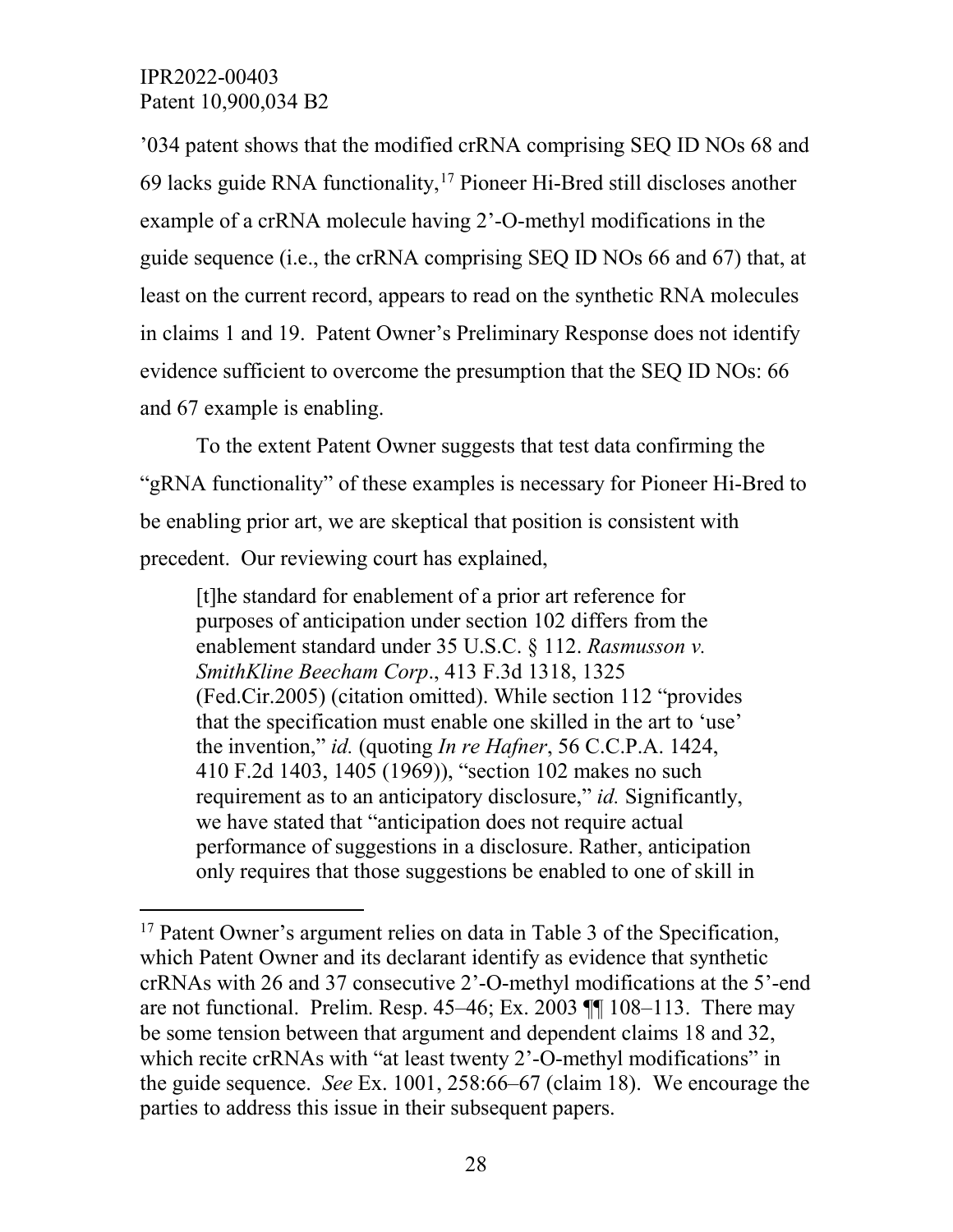the art." *Bristol–Myers Squibb Co. v. Ben Venue Labs., Inc*., 246 F.3d 1368, 1379 (Fed.Cir.2001) (citing *In re Donohue*, 766 F.2d 531, 533 (Fed.Cir.1985) ("It is not, however, necessary that an invention disclosed in a publication shall have actually been made in order to satisfy the enablement requirement.")).

*Novo Nordisk Pharms., Inc. v. Bio-Tech. Gen. Corp.*, 424 F.3d 1347, 1355 (Fed. Cir. 2005). The Federal Circuit has also explained that a prior art reference need not demonstrate the invention's utility to anticipate. *Rasmusson*, 413 F.3d at 1326. Thus, in the context of a method of treatment claim our reviewing court has explained that "proof of efficacy is not required" to show that the method disclosed in the prior art is enabling for purposes of anticipation. *Id.* 

At least facially, such precedent suggests Pioneer Hi-Bred need not disclose test data to support its teaching that the modified crRNAs in Table 8 have the recited guide RNA functionality. We note, however, that this case is still at a preliminary stage and the record is not fully developed. We invite the parties to address the application of this precedent to the facts of this case in their subsequent papers. For now, we determine that Petitioner's showing is sufficient to meet its burden for claims 1 and 19.

We also determine that Petitioner's showing for dependent claims 2– 5, 8–18, 20, 21, and 24–33 is sufficient to meet the burden for institution. Indeed, for many of these claims Petitioner relies on the same examples from Pioneer Hi-Bred Table 8 discussed above and sufficiently shows how the modified crRNA sequences in those examples read on the additional limitation(s) recited in these dependent claims. *See* Pet. 30–32 (claims 2 and 3), 42–43 (claim 15–17), and 46–47 (claims 30, 31, and 33). At this stage, Patent Owner does not present any arguments against Petitioner's showing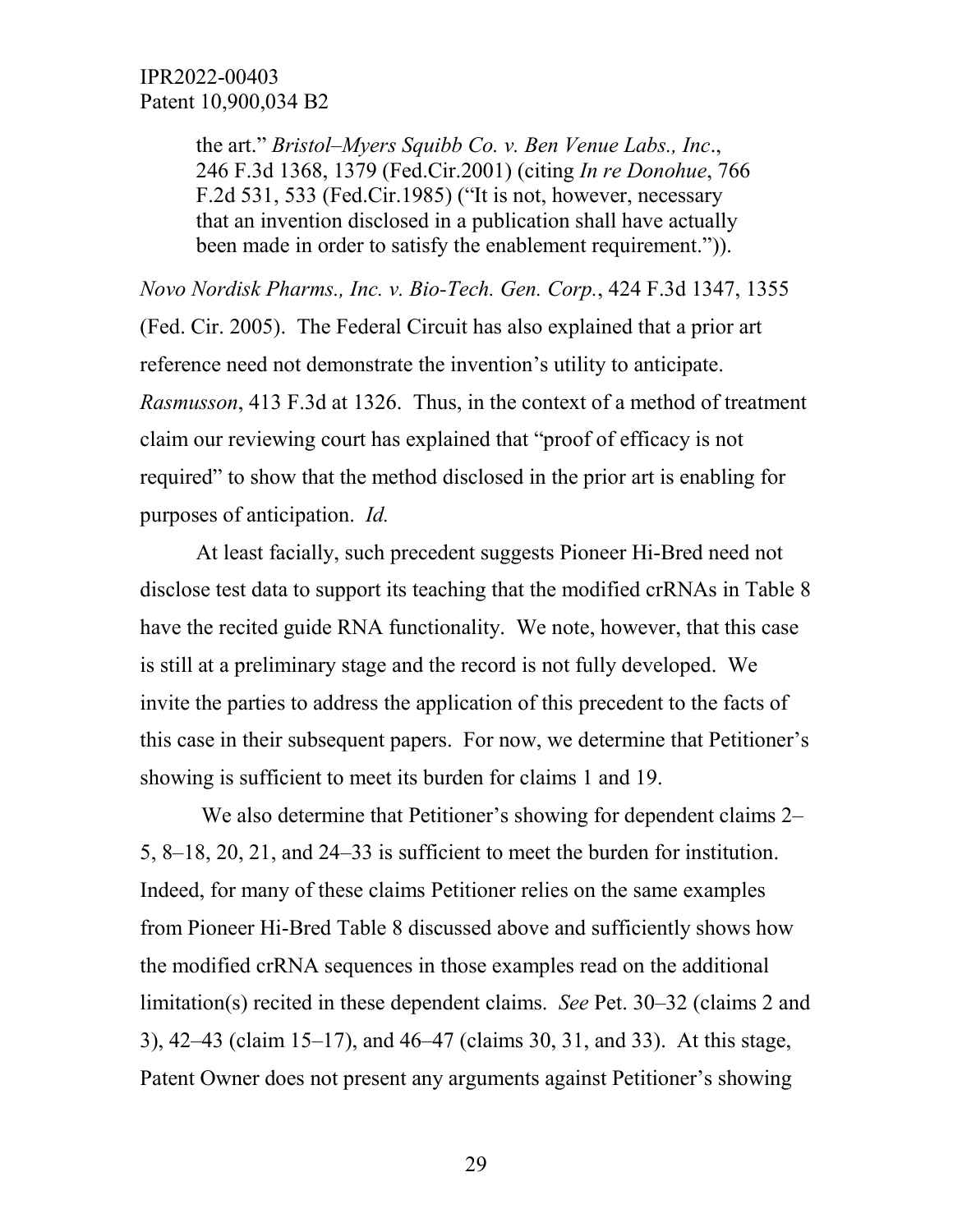for these claims beyond its arguments for claims 1 and 19. As explained above, those arguments are unavailing on the current record.

Accordingly, based on the current record, Petitioner has established a reasonable likelihood it will prevail in demonstrating that claims 1–7, 9, 10, 12–15, 17, 18, 20–25, and 27–30 are anticipated by Pioneer Hi-Bred.

#### *F. Obviousness Grounds*

Petitioner presents five obviousness grounds collectively challenging claims 3–13, 18, 20–28, and 32. *See* Pet. 47–86. For each of these grounds, Petitioner asserts that it would have been obvious to combine the modified guide RNAs taught in Pioneer Hi-Bred in view of the teachings in one of the cited secondary references or the knowledge of a POSA to arrive at the claimed invention. *Id.* Petitioner supports these assertions by articulating various reasons why, in its view, a POSA would have been motivated to make the combination and have a reasonable expectation of success in doing so. *See id.* at 52–60, 63–65 (ground two), 70–73 (ground three), 74–77 (ground four), 77–82 (ground five), and 85–86 (ground six).

At this stage, Patent Owner argues that a POSA would not have had a reasonable expectation of success for the combinations in each of Petitioner's obviousness grounds because the additional references and knowledge of a POSA "cannot make up for the Petition's shortcomings with respect to the functionality requirements of the independent claims." Prelim. Resp. 47. In other words, Patent Owner contends the obviousness grounds fail because Petitioner has failed to meet its burden for its anticipation challenge of the independent claims in ground one. *See id.* at 47, n. 9 ("Each Ground fails because independent claims 1 and 19 . . . incorporated by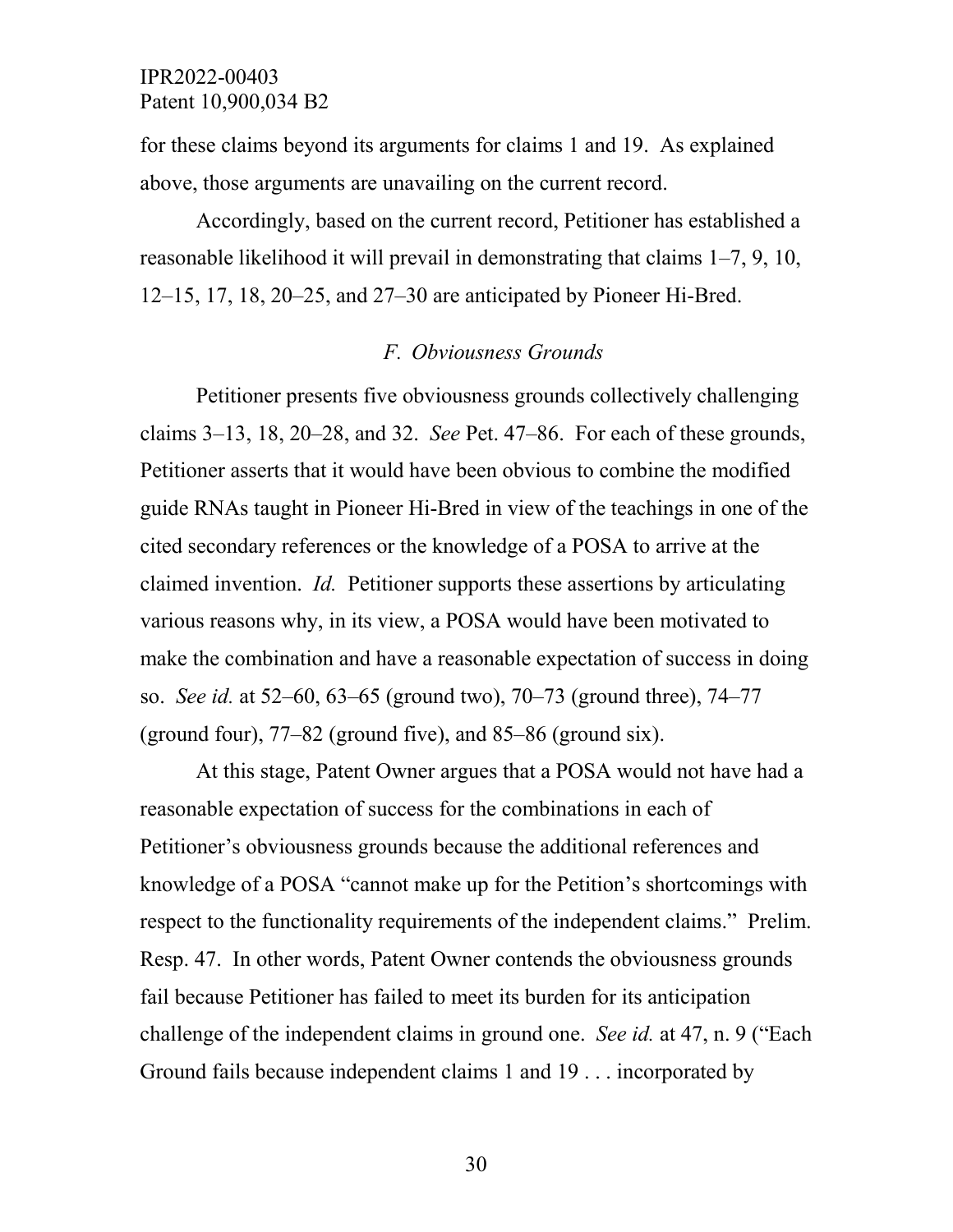reference into the Petition's discussion of Grounds 2 and 3, have not been shown to be anticipated."); *see also id.* at 49–50 (for grounds 4–6, arguing that "the knowledge of POS[]A adds nothing to the disclosure of Pioneer Hi-Bred, which fails for all the reasons already discussed above").

Because we determine that Petitioner has met its burden for institution on its anticipation ground, we find Patent Owner's arguments for the obviousness grounds in the Preliminary Response to be unavailing. We also determine that, based on the current record, Petitioner has met its burden for institution on all of the obviousness grounds in the Petition. That said, we express some skepticism regarding the Petition's showing for those dependent claims, e.g., claims 5–13 and 20–28, where Petitioner's obviousness theory relies on combining multiple modifications in ways that may not be exemplified or otherwise disclosed in Pioneer Hi-Bred. For those claims, Patent Owner's arguments regarding "the unpredictability of the effects of RNA modifications on various RNA or oligonucleotide types" may carry more weight and ultimately be persuasive to undermine Petitioner's showing that a POSA would have reasonably expected such modifications to successfully produce a functional guide RNA. *See* Prelim. Resp. 48. Likewise, Patent Owner's argument that another reference dated "only six days before the priority date of the '034 Patent . . . confirmed . . . that it was unknown whether fluorescent proteins or small molecules **could be** coupled to guide RNA" may ultimately be persuasive to undermine Petitioner's showing for ground six if the full record demonstrates such modifications were, in fact, unpredictable. *See id.* at 50 (citing Ex. 1008, 7). In any event, such issues would benefit from further development and we invite the parties to address them more fully in their papers at trial.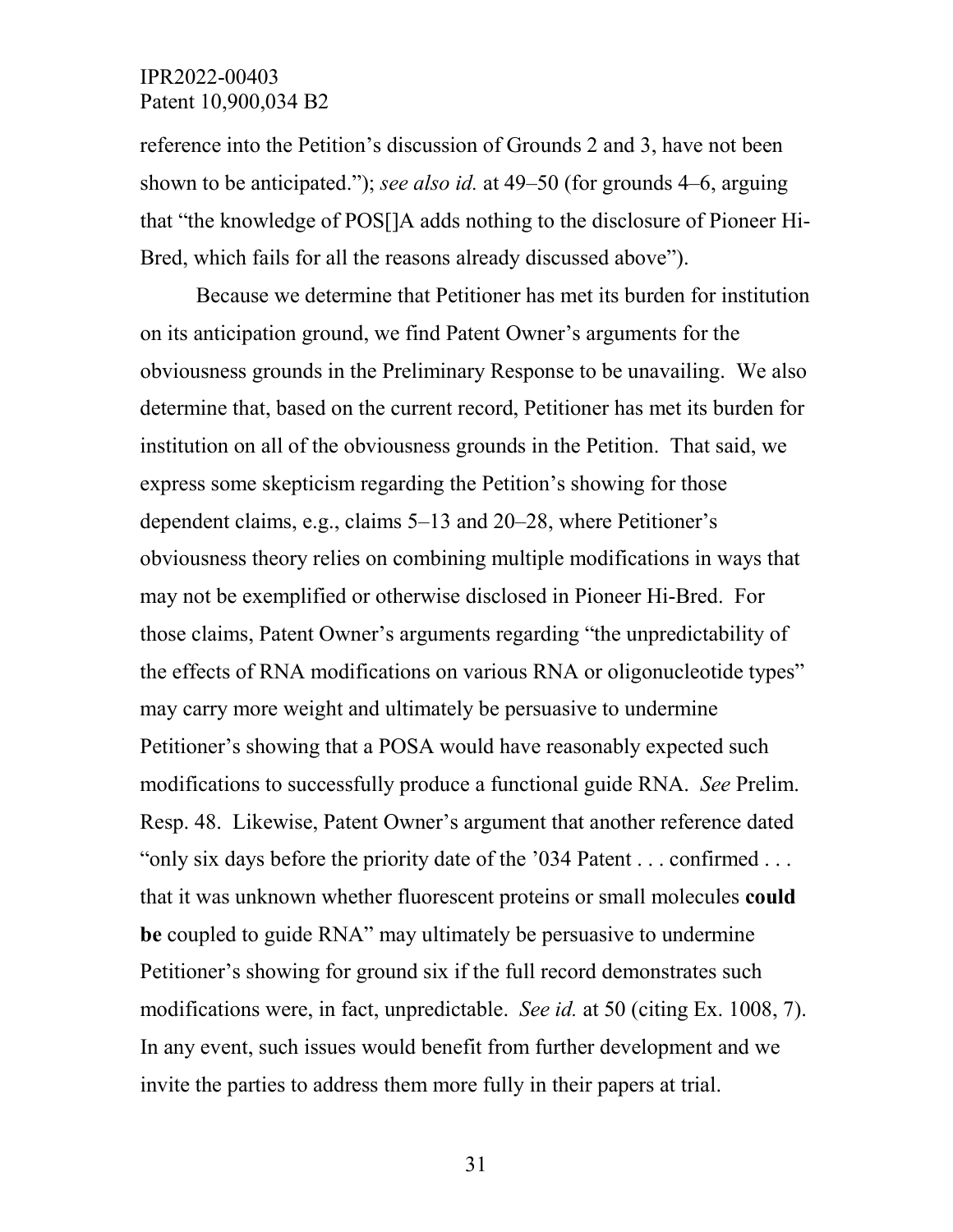#### VI. CONCLUSION

Based on the current record, we determine Petitioner has shown a reasonable likelihood that it will prevail in establishing that at least one claim of the '034 patent is unpatentable. Accordingly, we institute review of all claims challenged on all of the grounds in the Petition. *See* Consolidated Trial Practice Guide (Nov. 2019), 64, available at https://www.uspto.gov/ sites/default/files/documents/tpgnov.pdf.

At this stage of the proceeding, the Board has not made a final determination as to the patentability of any challenged claim. Our view with regard to any conclusion reached in the foregoing analysis could change upon completion of the record.

#### VII. ORDER

Accordingly, it is:

ORDERED that pursuant to 35 U.S.C. § 314, an *inter partes* review is hereby instituted as to claims 1–33 of the '034 patent based on the unpatentability challenges presented in the Petition; and

FURTHER ORDERED that pursuant to 35 U.S.C. § 314(c) and 37 C.F.R. § 42.4, notice is hereby given of the institution of a trial commencing on the entry date of this decision.